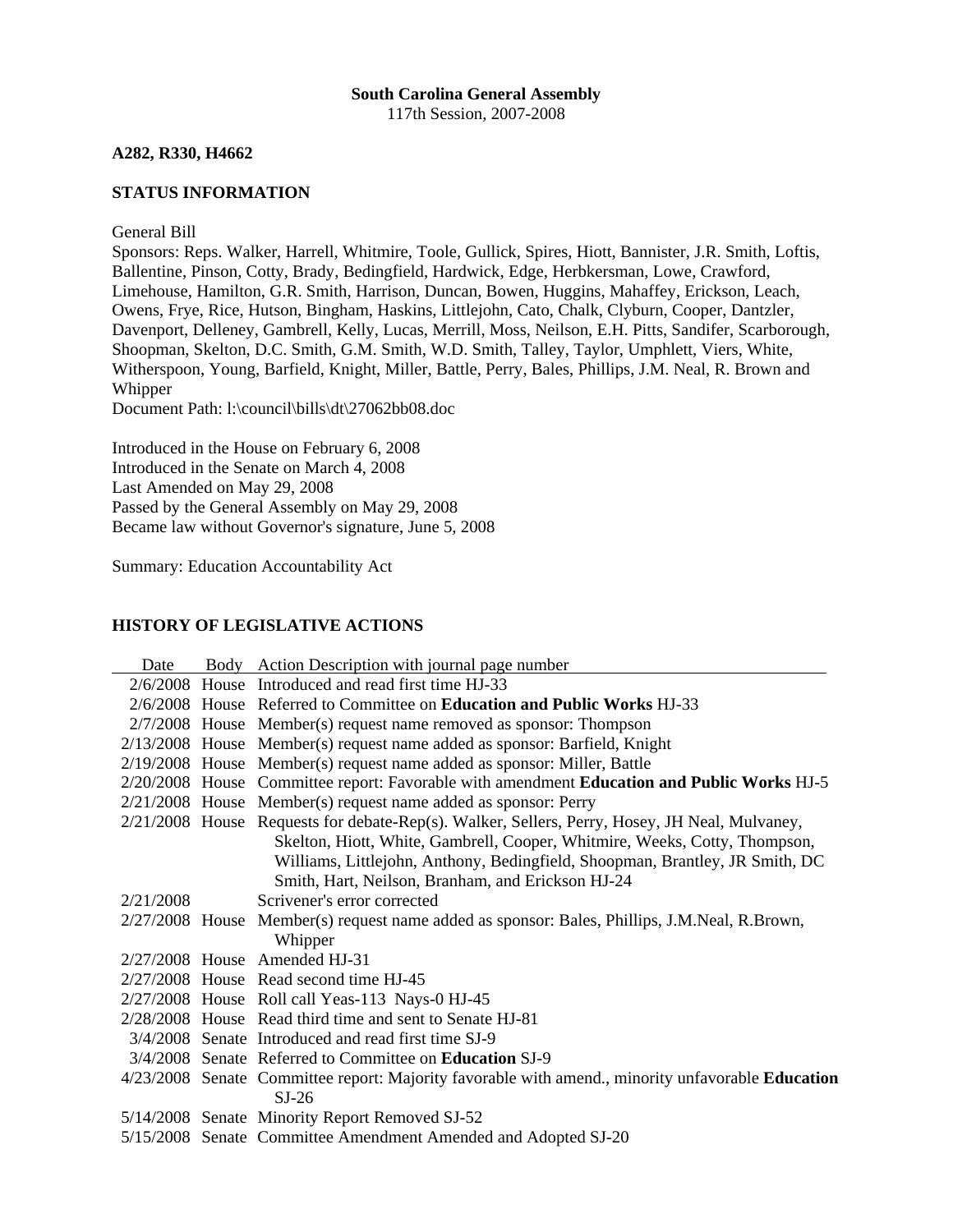|           | $5/15/2008$ Senate Amended SJ-20                                                             |
|-----------|----------------------------------------------------------------------------------------------|
|           | 5/15/2008 Senate Read second time SJ-20                                                      |
|           | 5/15/2008 Senate Unanimous consent for third reading on next legislative day SJ-20           |
|           | 5/16/2008 Senate Read third time and returned to House with amendments SJ-2                  |
|           | 5/27/2008 House Senate amendment amended HJ-41                                               |
|           | 5/27/2008 House Returned to Senate with amendments HJ-71                                     |
|           | 5/28/2008 Senate Non-concurrence in House amendment SJ-122                                   |
|           | 5/28/2008 House House insists upon amendment and conference committee appointed              |
|           | Reps. Whitmire, Bedingfield, and JM Neal HJ-63                                               |
|           | 5/28/2008 Senate Conference committee appointed Hayes, Short, and Setzler SJ-124             |
|           | 5/29/2008 House Free conference powers granted HJ-59                                         |
|           | 5/29/2008 House Free conference committee appointed Reps. Whitmire, Bedingfield, and JM Neal |
|           | $HJ-59$                                                                                      |
|           | 5/29/2008 House Free conference report received and adopted HJ-60                            |
|           | 5/29/2008 House Roll call Yeas-112 Nays-0 HJ-94                                              |
|           | 5/29/2008 Senate Free conference powers granted SJ-90                                        |
|           | 5/29/2008 Senate Free conference committee appointed Hayes, Short, and Setzler SJ-90         |
|           | 5/29/2008 Senate Free conference report adopted SJ-90                                        |
|           | 5/29/2008 Senate Ordered enrolled for ratification SJ-90                                     |
| 5/29/2008 | Ratified R 330                                                                               |
| 6/5/2008  | Became law without Governor's signature                                                      |
| 6/16/2008 | Copies available                                                                             |
| 6/16/2008 | Effective date 06/05/08                                                                      |
| 6/17/2008 | Act No. 282                                                                                  |

View the latest [legislative information](http://www.scstatehouse.net/cgi-bin/web_bh10.exe?bill1=4662&session=117) at the LPITS web site

# **VERSIONS OF THIS BILL**

[2/6/2008](http://www.scstatehouse.net/sess117_2007-2008/pprever/2007-08/4662_20080206.doc) [2/20/2008](http://www.scstatehouse.net/sess117_2007-2008/pprever/2007-08/4662_20080220.doc) [2/21/2008](http://www.scstatehouse.net/sess117_2007-2008/pprever/2007-08/4662_20080221.doc) [2/27/2008](http://www.scstatehouse.net/sess117_2007-2008/pprever/2007-08/4662_20080227.doc) [4/23/2008](http://www.scstatehouse.net/sess117_2007-2008/pprever/2007-08/4662_20080423.doc) [5/15/2008](http://www.scstatehouse.net/sess117_2007-2008/pprever/2007-08/4662_20080515.doc) [5/27/2008](http://www.scstatehouse.net/sess117_2007-2008/pprever/2007-08/4662_20080527.doc)  $\frac{5}{2}/29/2008$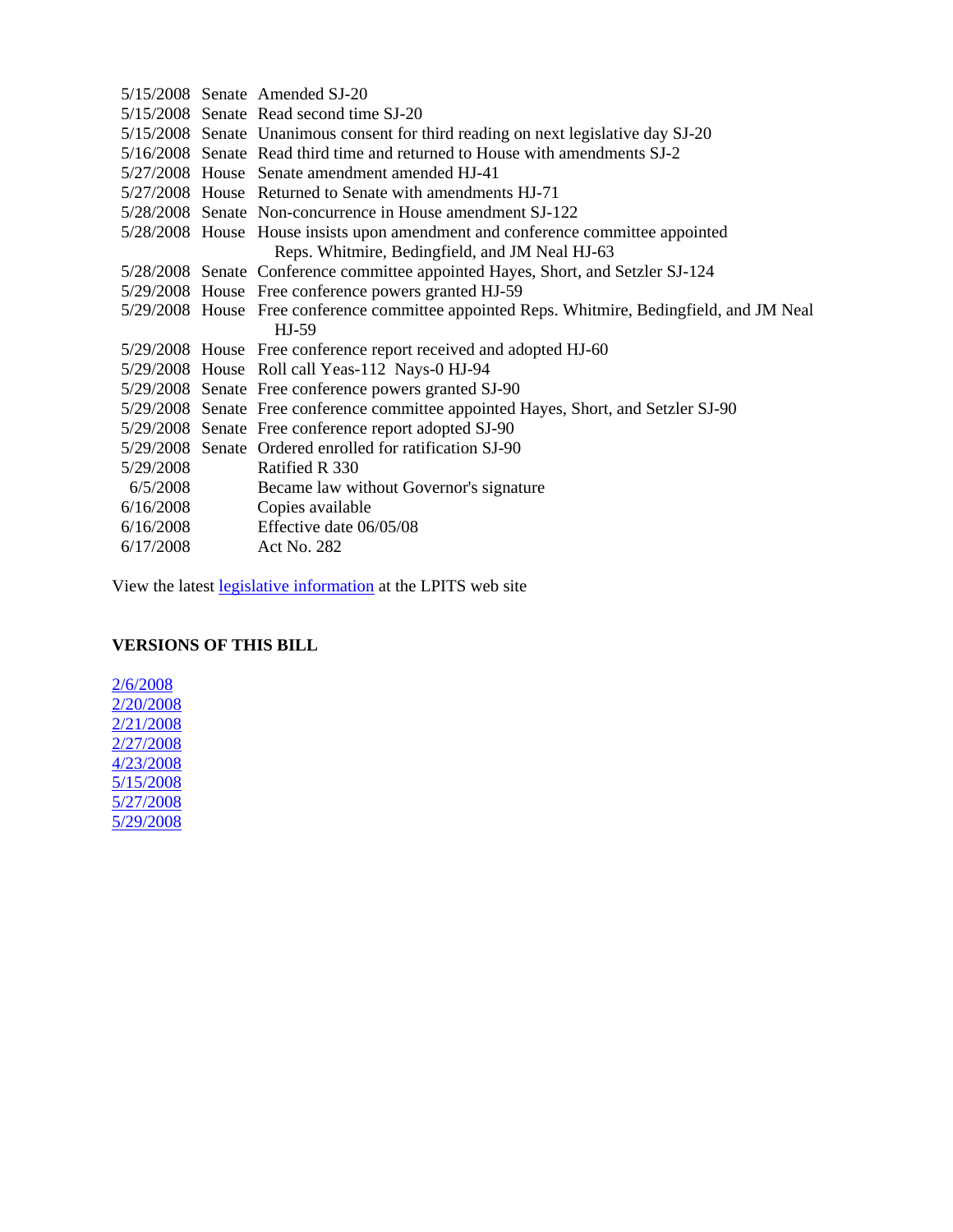**NOTE: THIS COPY IS A TEMPORARY VERSION. THIS DOCUMENT WILL REMAIN IN THIS VERSION UNTIL PUBLISHED IN THE ADVANCE SHEETS TO THE ACTS AND JOINT RESOLUTIONS. WHEN THIS DOCUMENT IS PUBLISHED IN THE ADVANCE SHEET, THIS NOTE WILL BE REMOVED.** 

(A282, R330, H4662)

**AN ACT TO AMEND CHAPTER 18, TITLE 59, CODE OF LAWS OF SOUTH CAROLINA, 1976, RELATING TO THE EDUCATION ACCOUNTABILITY ACT, SO AS TO REVISE THE MANNER IN WHICH STUDENTS ARE ASSESSED AND SCHOOLS AND DISTRICTS ARE ASSESSED AND ACCREDITED, TO PROVIDE FOR DESIGNATION TO SIGNIFY VARYING LEVELS OF SCHOOL ACADEMIC PERFORMANCE, AND TO REVISE AND FURTHER PROVIDE FOR OTHER RELATED PROVISIONS REGARDING EDUCATION ACCOUNTABILITY; TO PROVIDE THAT THE PALMETTO ACHIEVEMENT CHALLENGE TEST DOES NOT MEET THE REQUIREMENTS OF CHAPTER 18 OF TITLE 59 AS OF JULY 1, 2008; AND TO AMEND SECTION 59-67-270, AS AMENDED, RELATING TO INSPECTION OF SCHOOL BUSES, SO AS TO PROVIDE THAT SCHOOL BUSES MAY BE INSPECTED BY EITHER THE STATE DEPARTMENT OF EDUCATION OR THE FEDERAL DEPARTMENT OF TRANSPORTATION, AND TO PROVIDE FOR THE USE OF THE MONETARY SAVINGS FROM THE REVISED INSPECTION PROVISIONS OF THIS SECTION.** 

Be it enacted by the General Assembly of the State of South Carolina:

## **Education Accountability Act revised**

SECTION 1. Chapter 18, Title 59 of the 1976 Code is amended to read:

## "CHAPTER 18

Education Accountability Act

Article 1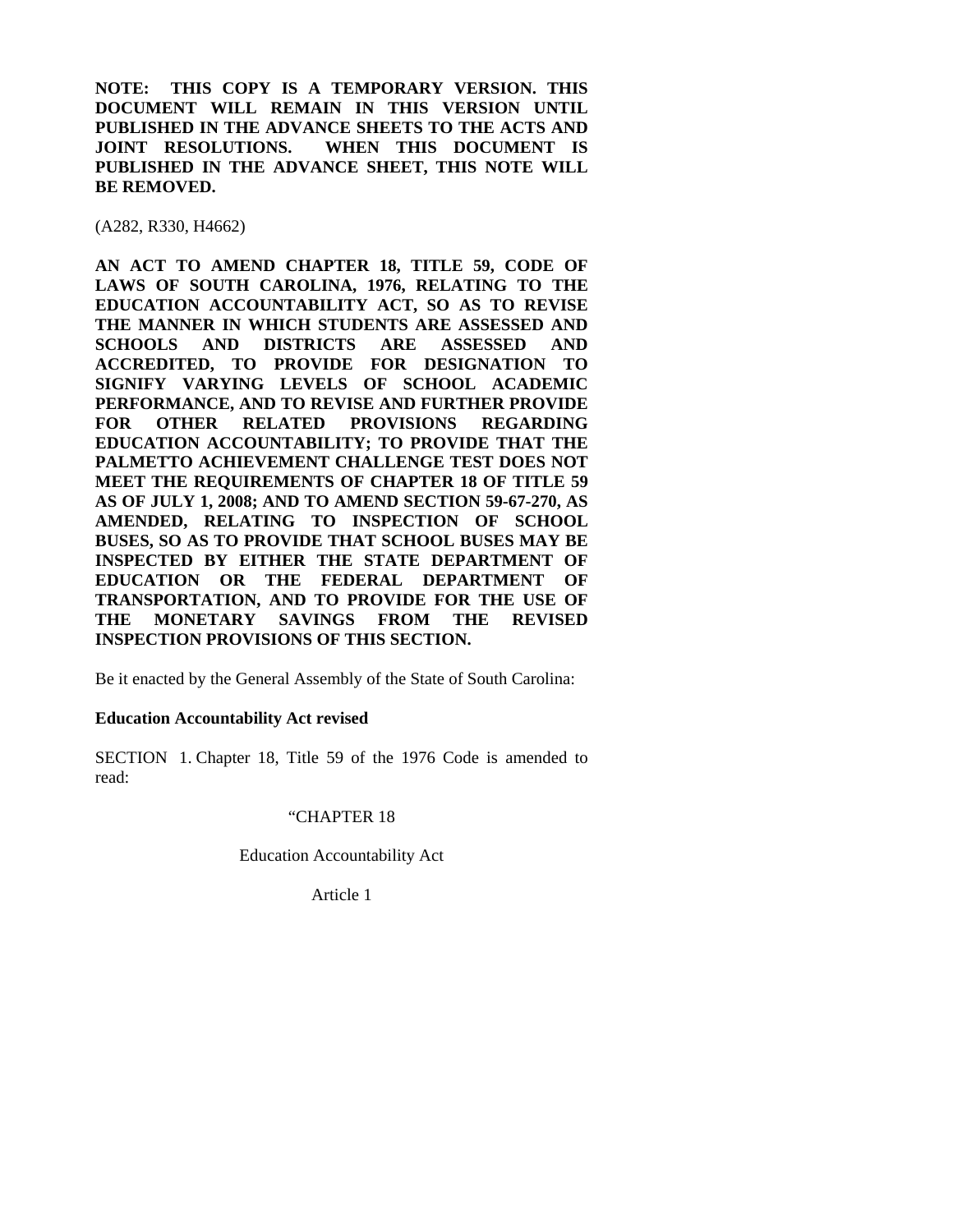## General Provisions

 Section 59-18-100. The General Assembly finds that South Carolinians have a commitment to public education and a conviction that high expectations for all students are vital components for improving academic achievement. It is the purpose of the General Assembly in this chapter to establish a performance based accountability system for public education which focuses on improving teaching and learning so that students are equipped with a strong academic foundation. Accountability, as defined by this chapter, means acceptance of the responsibility for improving student performance and taking actions to improve classroom practice and school performance by the Governor, the General Assembly, the State Department of Education, colleges and universities, local school boards, administrators, teachers, parents, students, and the community.

Section 59-18-110. The system is to:

 (1) use academic achievement standards to push schools and students toward higher performance by aligning the state assessment to those standards and linking policies and criteria for performance standards, accreditation, reporting, school rewards, and targeted assistance;

 (2) provide an annual report card with a performance indicator system that is logical, reasonable, fair, challenging, and technically defensible, which furnishes clear and specific information about school and district academic performance and other performance to parents and the public;

 (3) require all districts to establish local accountability systems to stimulate quality teaching and learning practices and target assistance to low performing schools;

 (4) provide resources to strengthen the process of teaching and learning in the classroom to improve student performance and reduce gaps in performance;

 (5) support professional development as integral to improvement and to the actual work of teachers and school staff; and

 (6) expand the ability to evaluate the system and to conduct in-depth studies on implementation, efficiency, and the effectiveness of academic improvement efforts.

Section 59-18-120. As used in this chapter:

 (1) 'Oversight Committee' means the Education Oversight Committee established in Section 59-6-10.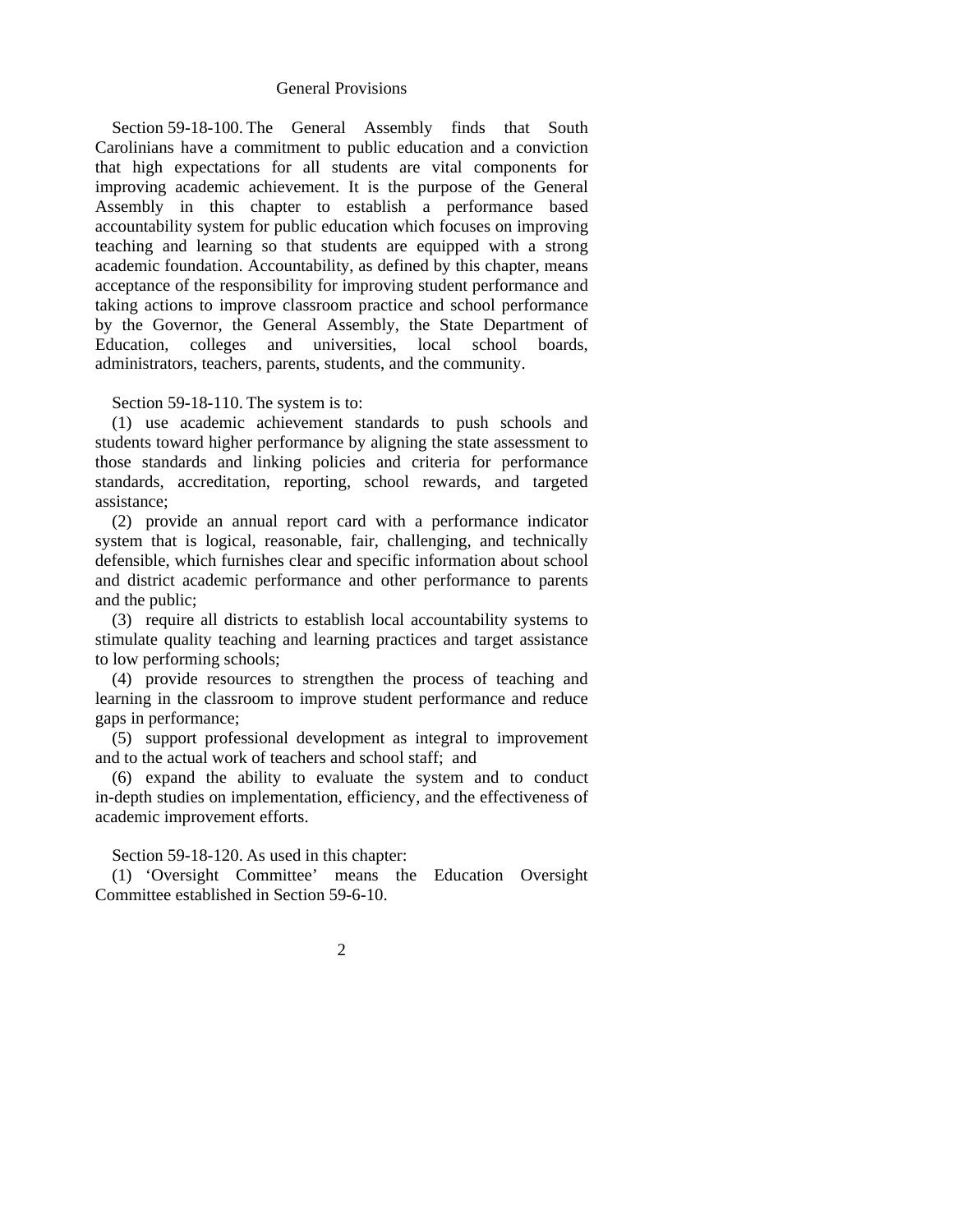(2) 'Standards based assessment' means an assessment where an individual's performance is compared to specific performance standards and not to the performance of other students.

 (3) 'Disaggregated data' means data broken out for specific groups within the total student population, such as by race, gender, level of poverty, limited English proficiency status, disability status, or other groups as required by federal statutes or regulations.

 (4) 'Longitudinally matched student data' means examining the performance of a single student or a group of students by considering their test scores over time.

 (5) 'Academic achievement standards' means statements of expectations for student learning.

(6) 'Department' means the State Department of Education.

 (7) 'Absolute performance' means the rating a school will receive based on the percentage of students meeting standard on the state's standards based assessment.

 (8) 'Growth' means the rating a school will receive based on longitudinally matched student data comparing current performance to the previous year's for the purpose of determining student academic growth.

 (9) 'Objective and reliable statewide assessment' means assessments that yield consistent results and that measure the cognitive knowledge and skills specified in the state-approved academic standards and do not include questions relative to personal opinions, feelings, or attitudes and are not biased with regard to race, gender, or socioeconomic status. The assessments must include a writing assessment and multiple-choice questions designed to reflect a range of cognitive abilities beyond the knowledge level. Constructed response questions may be included as a component of the writing assessment.

 (10) 'Division of Accountability' means the special unit within the oversight committee established in Section 59-6-100.

 (11) 'Formative assessment' means assessments used within the school year to analyze general strengths and weaknesses in learning and instruction, to understand the performance of students individually and across achievement categories, to adapt instruction to meet students' needs, and to consider placement and planning for the next grade level. Data and performance from the formative assessments must not be used in the calculation of school or district ratings.

Article 3

Academic Standards and Assessments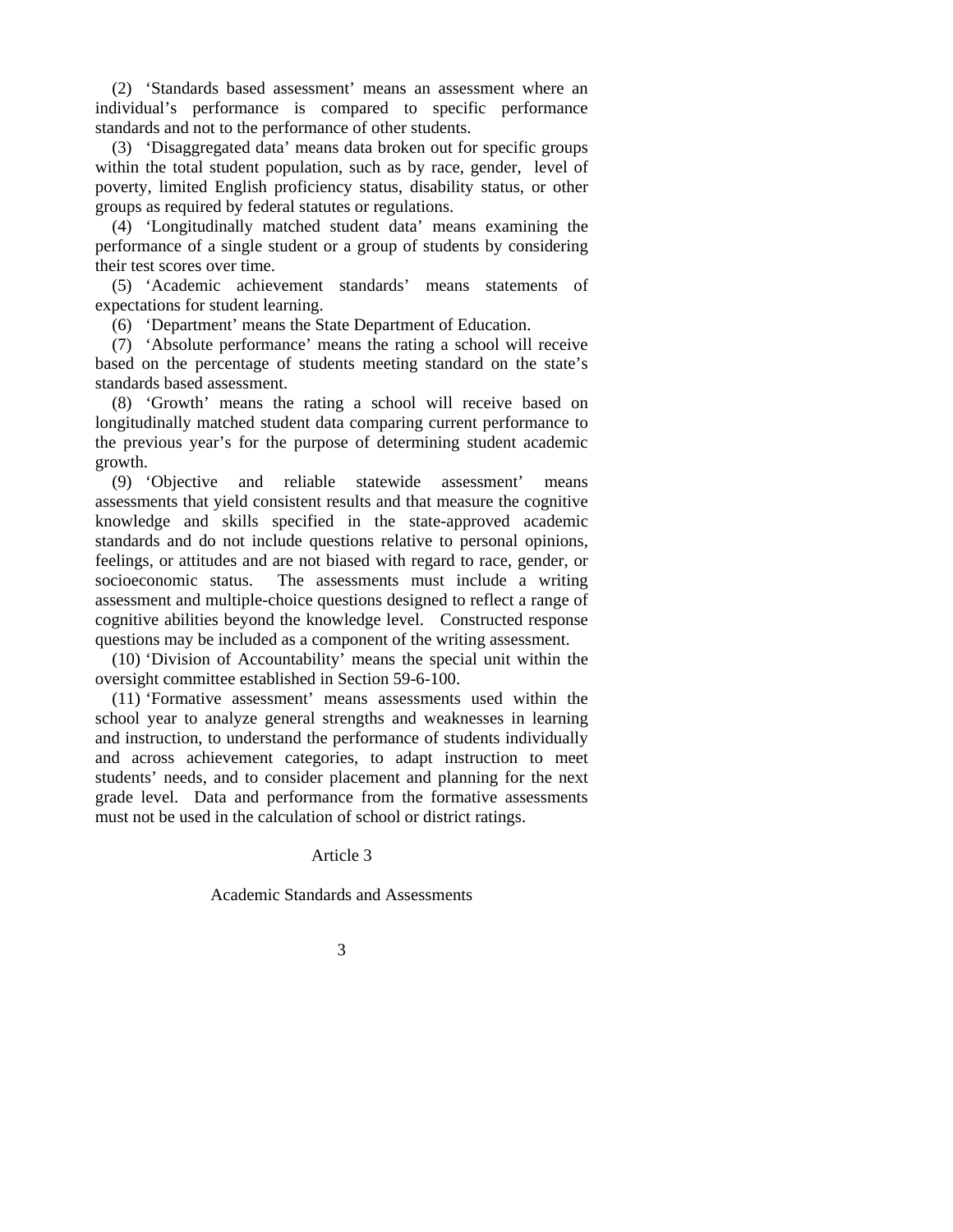Section 59-18-300. The State Board of Education is directed to adopt grade specific performance-oriented educational standards in the core academic areas of mathematics, English/language arts, social studies (history, government, economics, and geography), and science for kindergarten through twelfth grade and for grades nine through twelve adopt specific academic standards for high school credit courses in mathematics, English/language arts, social studies, and science. The standards are to promote the goals of providing every student with the competencies to:

 (1) read, view, and listen to complex information in the English language;

(2) write and speak effectively in the English language;

- (3) solve problems by applying mathematics;
- (4) conduct research and communicate findings;
- (5) understand and apply scientific concepts;

 (6) obtain a working knowledge of world, United States, and South Carolina history, government, economics, and geography; and

(7) use information to make decisions.

The standards must be reflective of the highest level of academic skills with the rigor necessary to improve the curriculum and instruction in South Carolina's schools so that students are encouraged to learn at unprecedented levels and must be reflective of the highest level of academic skills at each grade level.

 Section 59-18-310. (A) Notwithstanding any other provision of law, the State Board of Education, through the Department of Education, is required to develop or adopt a statewide assessment program to promote student learning and to measure student performance on state standards and:

 (1) identify areas in which students, schools, or school districts need additional support;

 (2) indicate the academic achievement for schools, districts, and the State;

(3) satisfy federal reporting requirements; and

(4) provide professional development to educators.

Assessments required to be developed or adopted pursuant to the provisions of this section or chapter must be objective and reliable.

 (B) The statewide assessment program must include the subjects of English/language arts, mathematics, science, and social studies in grades three through eight, as delineated in Section 59-18-320(B), to be first administered in 2009, an exit examination in English/language arts and mathematics to be first administered in a student's second year of high school enrollment beginning with grade nine, and end-of-course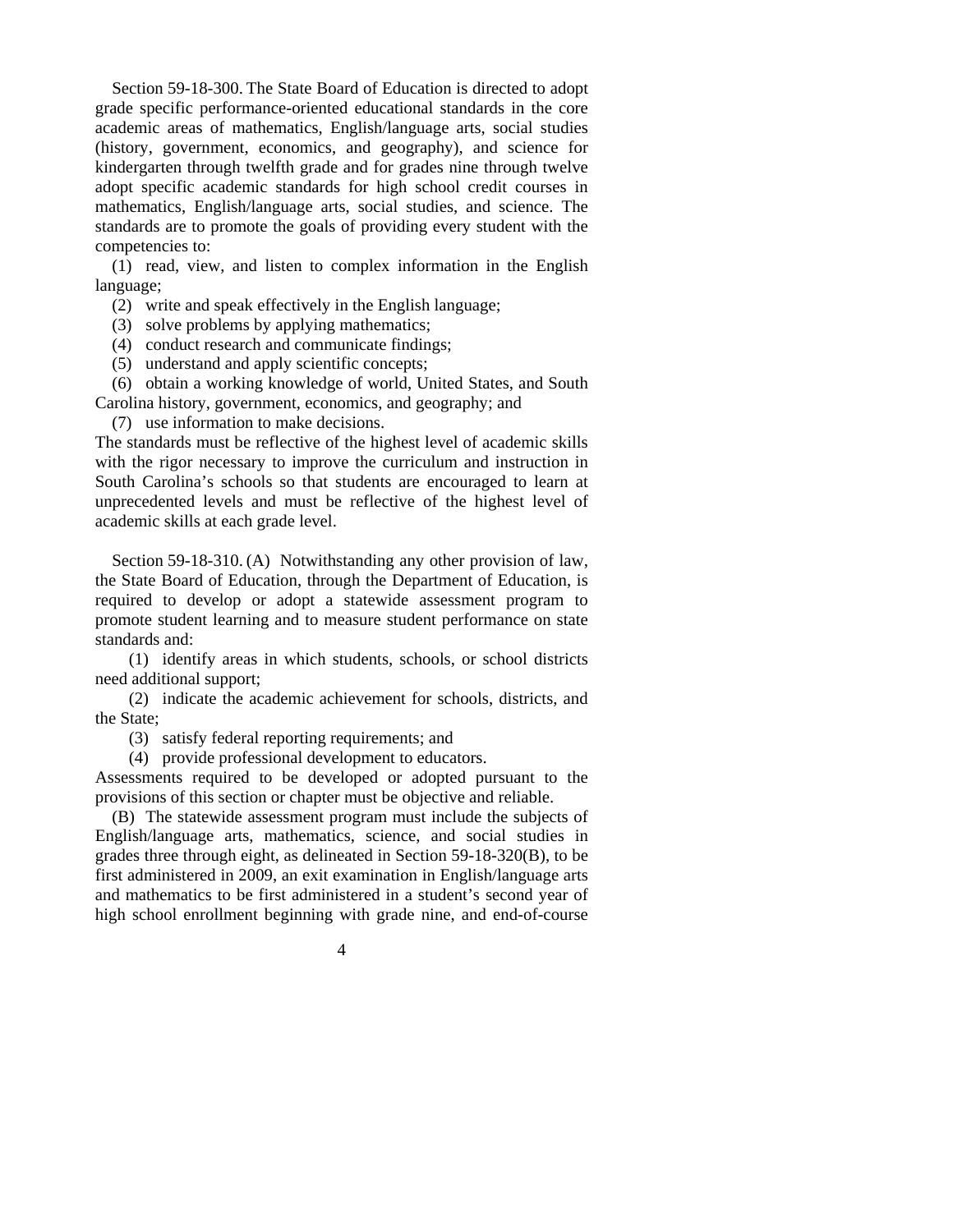tests for gateway courses awarded units of credit in English/language arts, mathematics, science, and social studies. Student performance targets must be established following the 2009 administration. The assessment program must be used for school and school district accountability purposes beginning with the 2008-2009 school year. The publication of the annual school and school district report card may be delayed for the 2008-2009 school year until no later than February 15, 2010. A student's score on an end-of-year assessment may not be the sole criterion for placing the student on academic probation, retaining the student in his current grade, or requiring the student to attend summer school. Beginning with the graduating class of 2010, students are required to pass a high school credit course in science and a course in United States history in which end-of-course examinations are administered to receive the state high school diploma.

 (C) To facilitate the reporting of strand level information and the reporting of student scores prior to the beginning of the next school year, beginning with the 2009 administration, multiple choice items must be administered as close to the end of the school year as possible and the writing assessment must be administered earlier in the school year.

 (D) While assessment is called for in the specific areas mentioned above, this should not be construed as lessening the importance of foreign languages, visual and performing arts, health, physical education, and career or occupational programs.

 (E) The State Board of Education shall create a statewide adoption list of formative assessments for grades one through nine aligned with the state content standards in English/language arts and mathematics that satisfies professional measurement standards in accordance with criteria jointly determined by the Education Oversight Committee and the State Department of Education. The formative assessments must provide diagnostic information in a timely manner to all school districts for each student during the course of the school year. For use beginning with the 2009-2010 school year, and subject to appropriations by the General Assembly for the assessments, local districts must be allocated resources to select and administer formative assessments from the statewide adoption list to use to improve student performance in accordance with district improvement plans. However, if a local district already administers formative assessments, the district may continue to use the assessments if they meet the state standards and criteria pursuant to this subsection.

 (F) The State Department of Education shall provide on-going professional development in the development and use of classroom assessments, the use of formative assessments, and the use of the

 $\sim$  5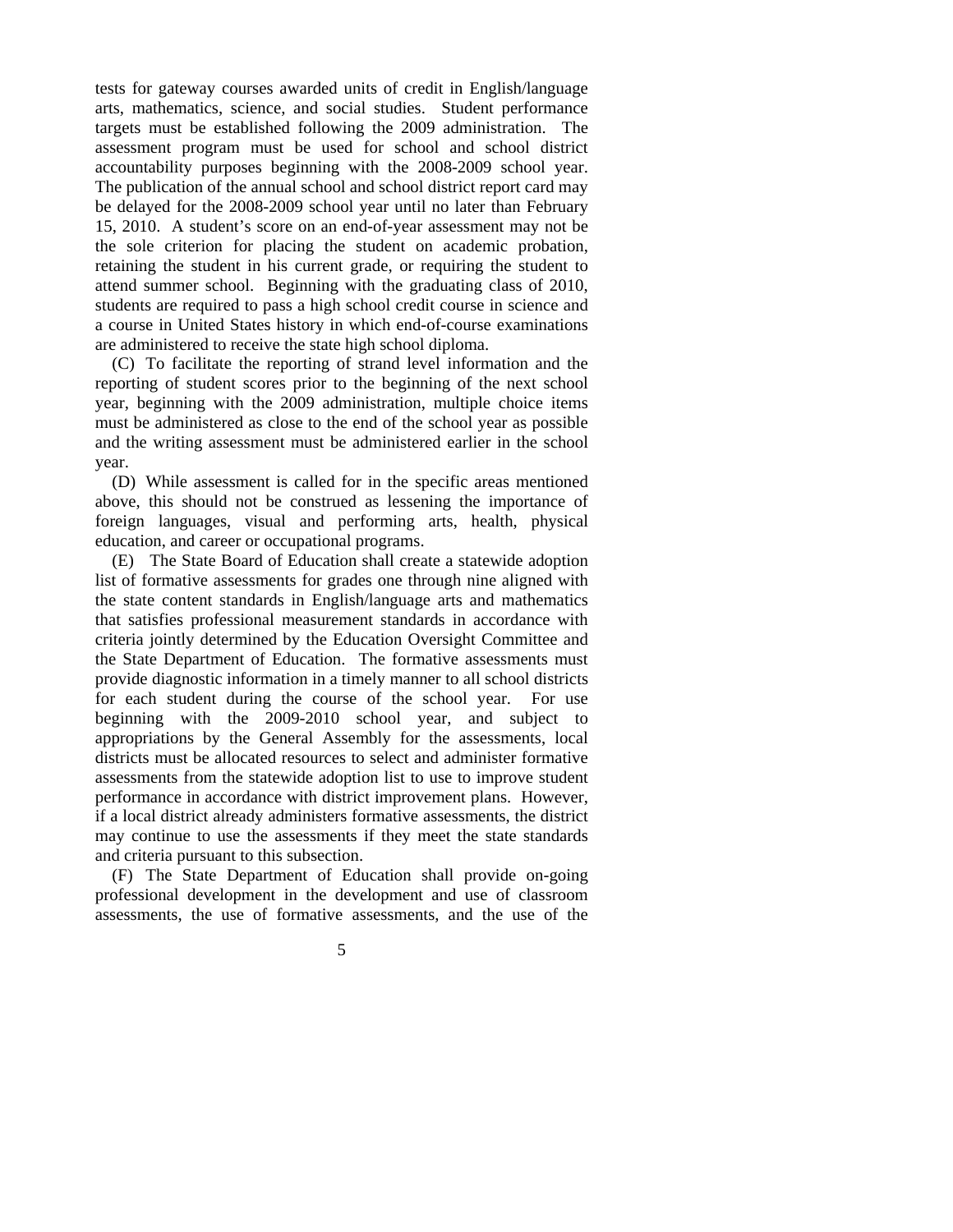end-of-year state assessments so that teaching and learning activities are focused on student needs and lead to higher levels of student performance.

 Section 59-18-320. (A) After the first statewide field test of the assessment program in each of the four academic areas, and after the field tests of the end of course assessments of high school credit courses, the Education Oversight Committee, established in Section 59-6-10, will review the state assessment program and the course assessments for alignment with the state standards, level of difficulty and validity, and for the ability to differentiate levels of achievement, and will make recommendations for needed changes, if any. The review will be provided to the State Board of Education, the State Department of Education, the Governor, the Senate Education Committee, and the House Education and Public Works Committee as soon as feasible after the field tests. The Department of Education will then report to the Education Oversight Committee no later than one month after receiving the reports on the changes made to the assessments to comply with the recommendations.

 (B) After review and approval by the Education Oversight Committee, the standards-based assessment of mathematics, English/language arts, social studies, and science will be administered to all public school students in grades three through eight, to include those students as required by the federal Individuals with Disabilities Education Improvement Act and by Title 1 of the Elementary and Secondary Education Act. To reduce the number of days of testing, to the extent possible, field test items must be embedded with the annual assessments. In accordance with the requirements of the federal No Child Left Behind Act, science assessments must be administered annually to all students in one elementary and one middle school grade. The State Department of Education shall develop a sampling plan to administer science and social studies assessments to all other elementary and middle school students. The plan shall provide for all students and both content areas to be assessed annually; however, individual students, except in census testing grades, are not required to take both tests. In the sampling plan, approximately half of the assessments must be administered in science and the other half in social studies in each class. To ensure that school districts maintain the high standard of accountability established in the Education Accountability Act, performance level results reported on school and district report cards must meet consistently high levels in all four core content areas. The core areas must remain consistent with the following percentage weightings established and approved by the Education Oversight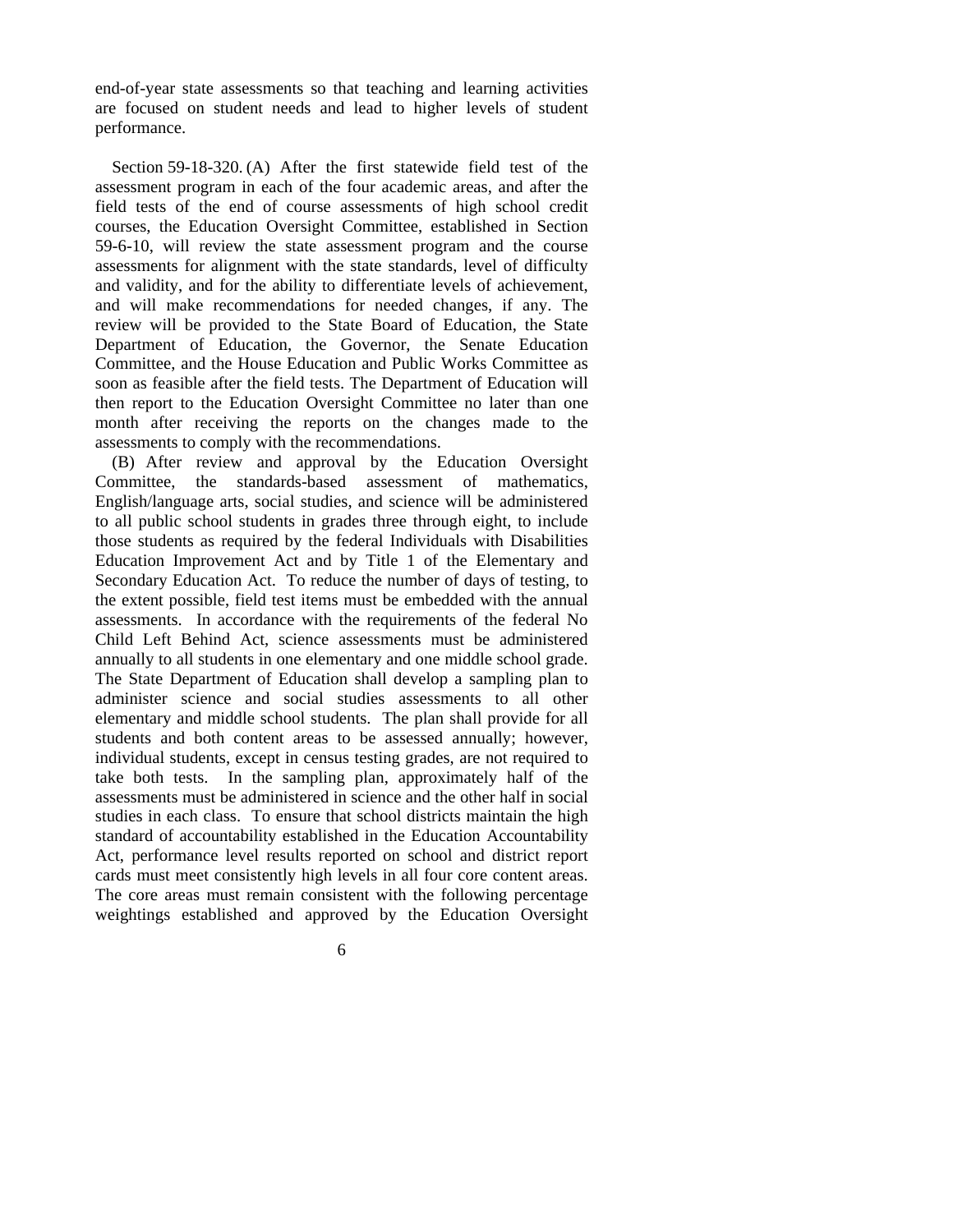Committee: in grades three through five, thirty percent each for English/language arts and math, and twenty percent each for science and social studies; and in grades six through eight, twenty-five percent each for English/language arts and math, and twenty-five percent each for science and social studies. For students with documented disabilities, the assessments developed by the Department of Education shall include the appropriate modifications and accommodations with necessary supplemental devices as outlined in a student's Individualized Education Program and as stated in the Administrative Guidelines and Procedures for Testing Students with Documented Disabilities.

 (C) After review and approval by the Education Oversight Committee, the end of course assessments of high school credit courses will be administered to all public school students as they complete each course.

 (D) Any new standards and assessments required to be developed and adopted by the State Board of Education, through the Department of Education for use as an accountability measure, must be developed and adopted upon the advice and consent of the Education Oversight Committee.

 Section 59-18-330. The State Department of Education is directed to coordinate the annual administration of the National Assessment of Education Progress (NAEP) to obtain an indication of student and school performance relative to national performance levels. A school randomly selected by NAEP must comply with the administration of the assessment to obtain an indication of state performance relative to national performance levels.

 Section 59-18-340. High schools shall offer state-funded PSAT or PLAN tests to each tenth grade student in order to assess and identify curricular areas that need to be strengthened and reenforced. Schools and districts shall use these assessments as diagnostic tools to provide academic assistance to students whose scores reflect the need for such assistance. Schools and districts shall use these assessments to provide guidance and direction for parents and students as they plan for postsecondary experiences.

 Section 59-18-350. (A) The State Board of Education, in consultation with the Education Oversight Committee, shall provide for a cyclical review by academic area of the state standards and assessments to ensure that the standards and assessments are maintaining high expectations for learning and teaching. At a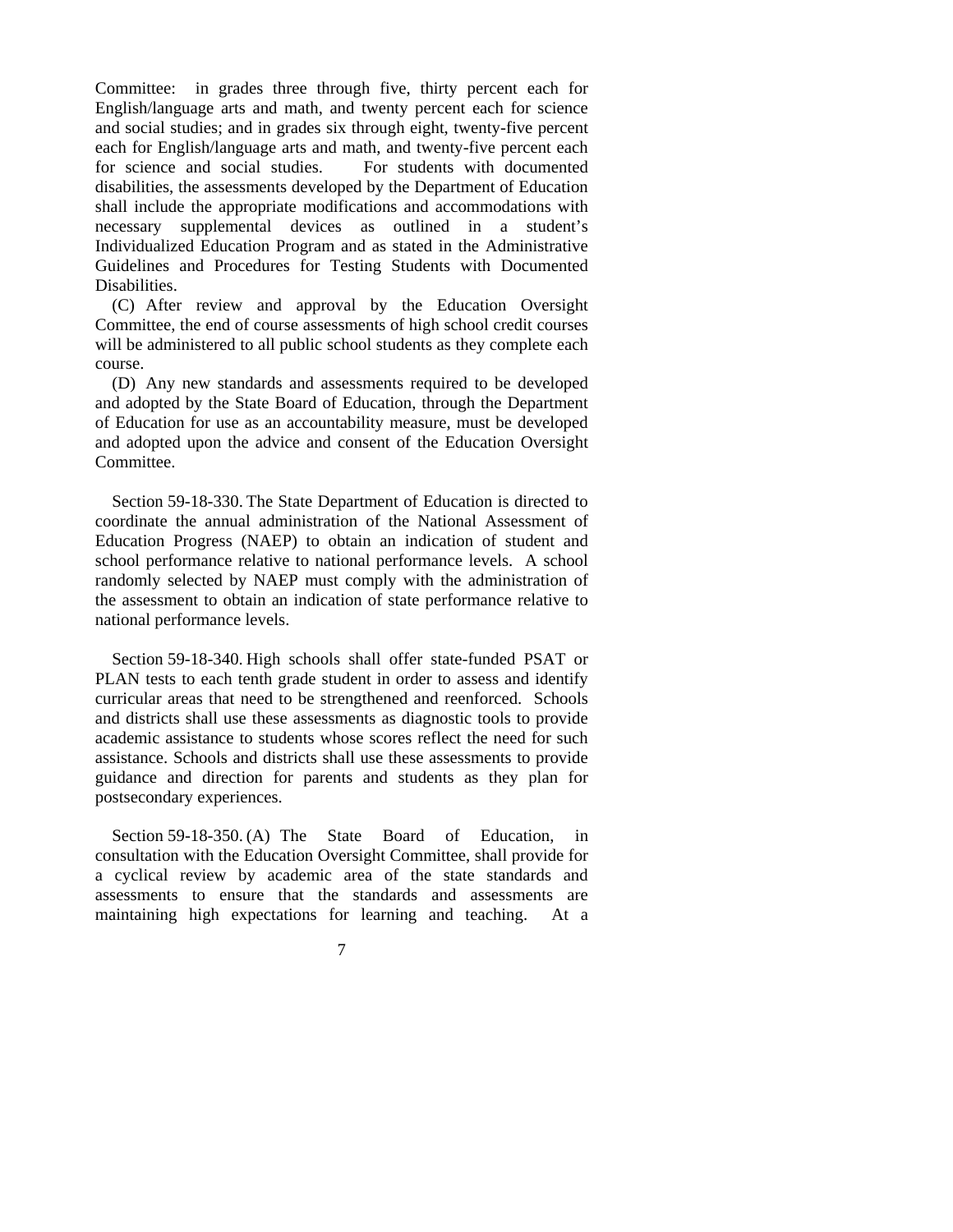minimum, each academic area should be reviewed and updated every seven years. After each academic area is reviewed, a report on the recommended revisions must be presented to the Education Oversight Committee and the State Board of Education for consideration. After approval by the Education Oversight Committee and the State Board of Education, the recommendations may be implemented. However, the previous content standards shall remain in effect until approval has been given by both entities. As a part of the review, a task force of parents, business and industry persons, community leaders, and educators, to include special education teachers, shall examine the standards and assessment system to determine rigor and relevancy.

 (B) The State Department of Education annually shall convene a team of curriculum experts to analyze the results of the assessments, including performance item by item. This analysis must yield a plan for disseminating additional information about the assessment results and instruction and the information must be disseminated to districts not later than January fifteenth of the subsequent year.

 Section 59-18-360. Beginning with the 2010 assessment administration, the Department of Education is directed to provide assessment results annually on individual students and schools by August first, in a manner and format that is easily understood by parents and the public. In addition, the school assessment results must be presented in a format easily understood by the faculty and in a manner that is useful for curriculum review and instructional improvement. The department is to provide longitudinally matched student data from the standards based assessments and include information on the performance of subgroups of students within the school. The department must work with the Division of Accountability in developing the formats of the assessment results. Schools and districts are responsible for disseminating this information to parents.

#### Article 7

#### Materials and Accreditation

 Section 59-18-700. The criteria governing the adoption of instructional materials must be revised by the State Board of Education to require that the content of such materials reflect the substance and level of performance outlined in the grade specific educational standards adopted by the state board.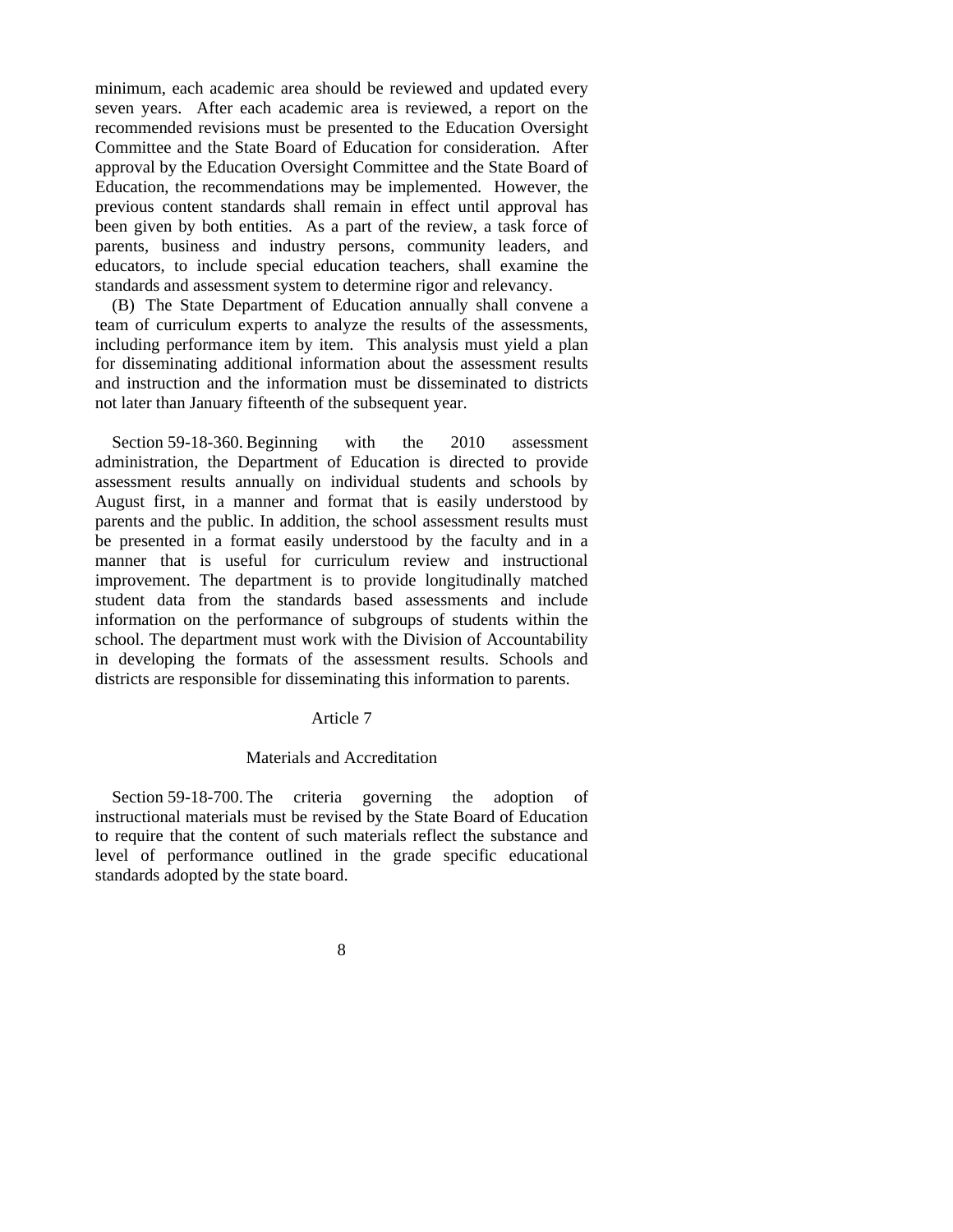Section 59-18-710. The State Department of Education shall provide recommendations regarding the state's accreditation system to the State Board of Education. The recommendations must be derived from input received from broad-based stakeholder groups. developing the criteria for the accreditation system, the State Board of Education shall consider including the function of school improvement councils and other school decision-making groups and their participation in the school planning process.

## Article 9

#### Reporting

Section 59-18-900. (A) The Education Oversight Committee, working with the State Board of Education, is directed to establish a comprehensive annual report card, its format, and an executive summary of the report card to report on the performance for the individual primary, elementary, middle, high schools, and school districts of the State. The comprehensive report card must be in a reader-friendly format, using graphics whenever possible, published on the state, district, and school website, and, upon request, printed by the school districts. The school's ratings on academic performance must be emphasized and an explanation of their significance for the school and the district must also be reported. The annual report card must serve at least five purposes:

 (1) inform parents and the public about the school's performance;

 (2) assist in addressing the strengths and weaknesses within a particular school;

(3) recognize schools with high performance;

 (4) evaluate and focus resources on schools with low performance; and

(5) meet federal report card requirements.

 (B) The Education Oversight Committee, working with the State Board of Education and a broad-based group of stakeholders, including, but not limited to, parents, business and industry persons, community leaders, and educators, shall determine the criteria for and establish five academic performance ratings of excellent, good, average, below average, and school/district at-risk. Schools and districts shall receive a rating for absolute and growth performance. Only the scores of students enrolled in the school at the time of the forty-five-day enrollment count shall be used to determine the absolute and growth ratings. Graduation rates must be used as an additional accountability measure for high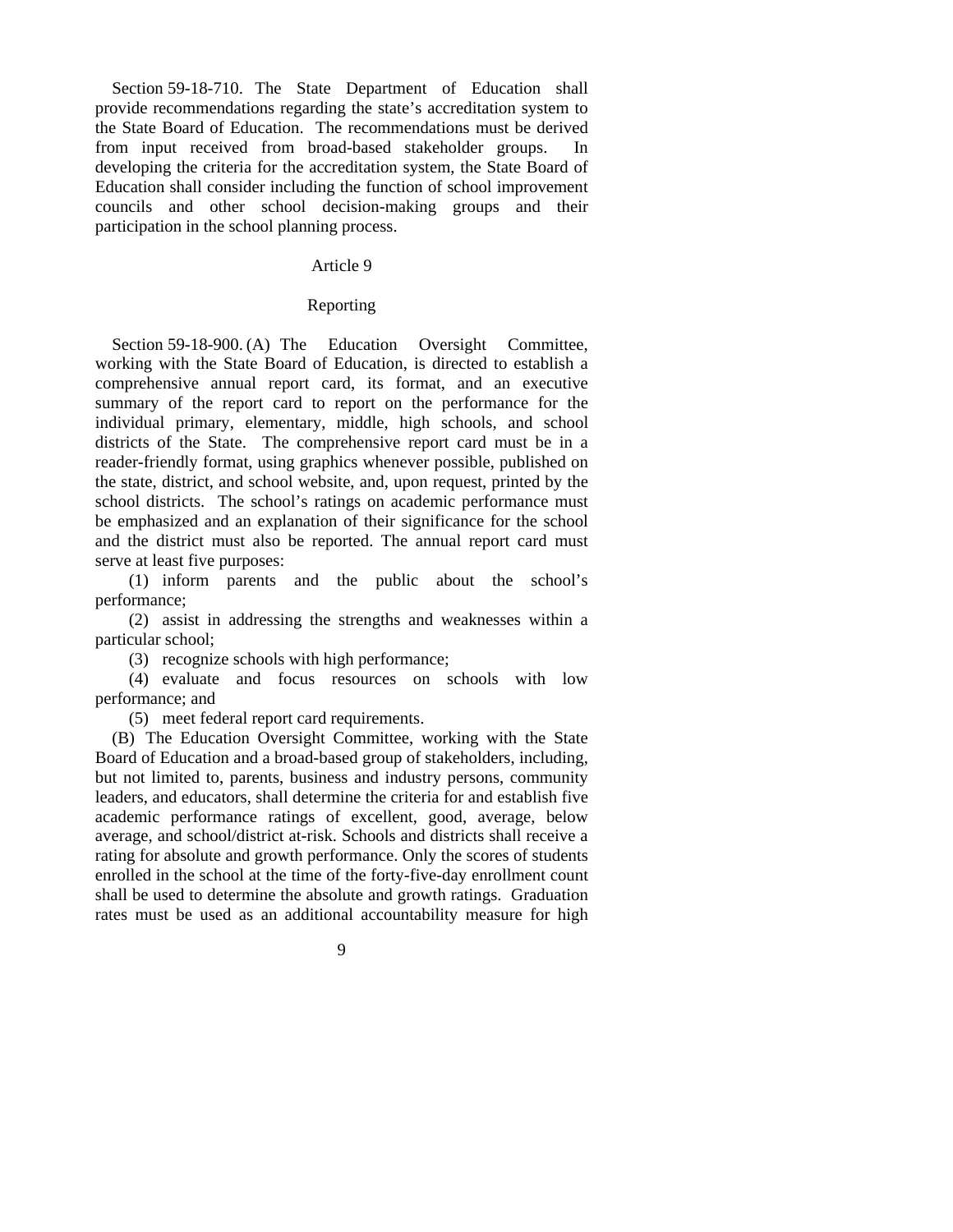schools and school districts. The Oversight Committee, working with the State Board of Education, shall establish three student performance indicators which will be those considered to be useful for assessing a school's overall performance and appropriate for the grade levels within the school.

 The student performance levels are: Not Met, Met, and Exemplary. 'Not Met' means that the student did not meet the grade level standard. 'Met' means the student met the grade level standard. 'Exemplary' means the student demonstrated exemplary performance in meeting the grade level standard. For purposes of reporting as required by federal statute, 'proficiency' shall include students performing at Met or Exemplary.

 (C) In setting the criteria for the academic performance ratings and the performance indicators, the Education Oversight Committee shall report the performance by subgroups of students in the school and schools similar in student characteristics. Criteria must use established guidelines for statistical analysis and build on current data-reporting practices.

 (D) The comprehensive report card must include a comprehensive set of performance indicators with information on comparisons, trends, needs, and performance over time which is helpful to parents and the public in evaluating the school. Special efforts are to be made to ensure that the information contained in the report card is provided in an easily understood manner and a reader-friendly format. This information should also provide a context for the performance of the school. Where appropriate, the data should yield disaggregated results to schools and districts in planning for improvement. The report card should include information in such areas as programs and curriculum, school leadership, community and parent support, faculty qualifications, evaluations of the school by parents, teachers, and students. In addition, the report card must contain other criteria including, but not limited to, information on promotion and retention ratios, disciplinary climate, dropout ratios, dropout reduction data, student and teacher ratios, and attendance data.

 (E) After reviewing the school's performance on statewide assessments, the principal, in conjunction with the School Improvement Council established in Section 59-20-60, must write an annual narrative of a school's progress in order to further inform parents and the community about the school and its operation. The narrative must be reviewed by the district superintendent or appropriate body for a local charter school. The narrative must cite factors or activities supporting progress and barriers which inhibit progress. The school's report card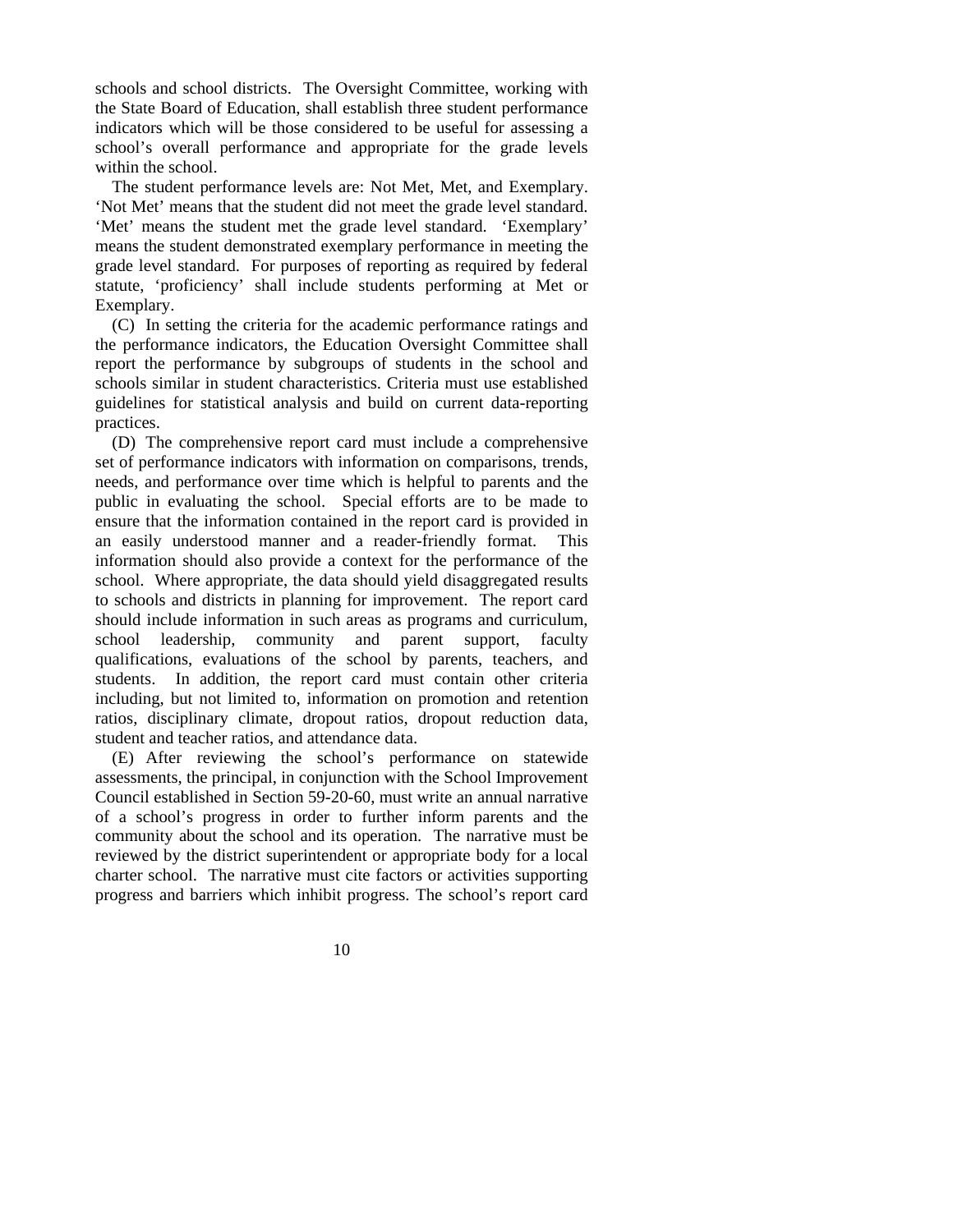must be furnished to parents and the public no later than November fifteenth.

 (F) The percentage of new trustees who have completed the orientation requirement provided in Section 59-19-45 must be reflected on the school district website.

 (G) The State Board of Education shall promulgate regulations outlining the procedures for data collection, data accuracy, data reporting, and consequences for failure to provide data required in this section.

 Section 59-18-910. Beginning in 2013, the Education Oversight Committee, working with the State Board of Education and a broad-based group of stakeholders, selected by the Education Oversight Committee, shall conduct a comprehensive cyclical review of the accountability system at least every five years and shall provide the General Assembly with a report on the findings and recommended actions to improve the accountability system and to accelerate improvements in student and school performance. The stakeholders must include the State Superintendent of Education and the Governor, or the Governor's designee. The other stakeholders include, but are not limited to, parents, business and industry persons, community leaders, and educators.

 Section 59-18-920. A charter school established pursuant to Chapter 40, Title 59 shall report the data requested by the Department of Education necessary to generate a report card. The Department of Education shall utilize this data to issue a report card with performance ratings to parents and the public containing the ratings and explaining its significance and providing other information similar to that required of other schools in this section. The performance of students attending charter schools sponsored by the South Carolina Public Charter School District must be included in the overall performance ratings of the South Carolina Public Charter School District. The performance of students attending a charter school authorized by a local school district must be reflected on a separate line on the school district's report card and must not be included in the overall performance ratings of the local school district. An alternative school is included in the requirements of this chapter; however, the purpose of an alternative school must be taken into consideration in determining its performance rating. The Education Oversight Committee, working with the State Board of Education and the School to Work Advisory Council, shall develop a report card for career and technology schools.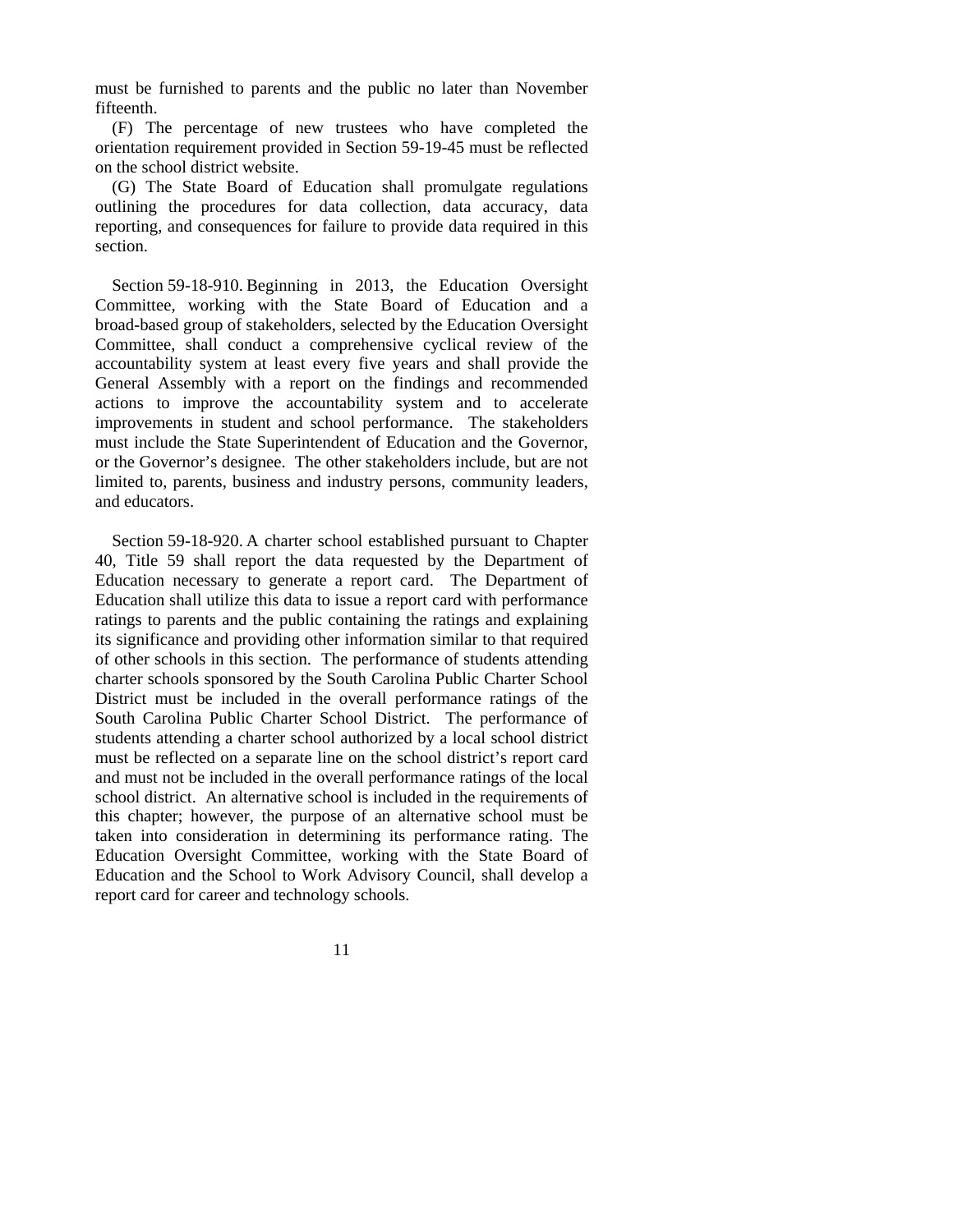Section 59-18-930. The State Department of Education must issue the executive summary of the report card annually to all schools and districts of the State no later than November first. The executive summary shall be printed in black and white, be no more than two pages, use graphical displays whenever possible, and contain National Assessment of Educational Progress (NAEP) scores as well as national scores. The report card summary must be made available to all parents of the school and the school district.

 The school, in conjunction with the district board, must also inform the community of the school's report card by advertising the results in at least one South Carolina daily newspaper of general circulation in the area. This notice must be published within forty-five days of receipt of the report cards issued by the State Department of Education and must be a minimum of two columns by ten inches (four and one-half by ten inches) with at least a twenty-four point bold headline.

## Article 11

#### Awarding Performance

 Section 59-18-1100. The State Board of Education, working with the division and the Department of Education, must establish the Palmetto Gold and Silver Awards Program to recognize and reward schools for academic achievement and for closing the achievement gap. Awards will be established for schools attaining high levels of absolute performance, for schools attaining high rates of growth, and for schools making substantial progress in closing the achievement gap between disaggregated groups. The award program must base improved performance on longitudinally matched student data and may include such additional criteria as:

- (1) student attendance;
- (2) teacher attendance;
- (3) graduation rates; and

 (4) other factors promoting or maintaining high levels of achievement and performance. Schools shall be rewarded according to specific criteria established by the division. In defining eligibility for a reward for high levels of performance, student performance should exceed expected levels of improvement. The State Board of Education shall promulgate regulations to ensure districts of the State utilize these funds to improve or maintain exceptional performance according to their school's plans established in Section 59-139-10. Funds may be utilized for professional development support.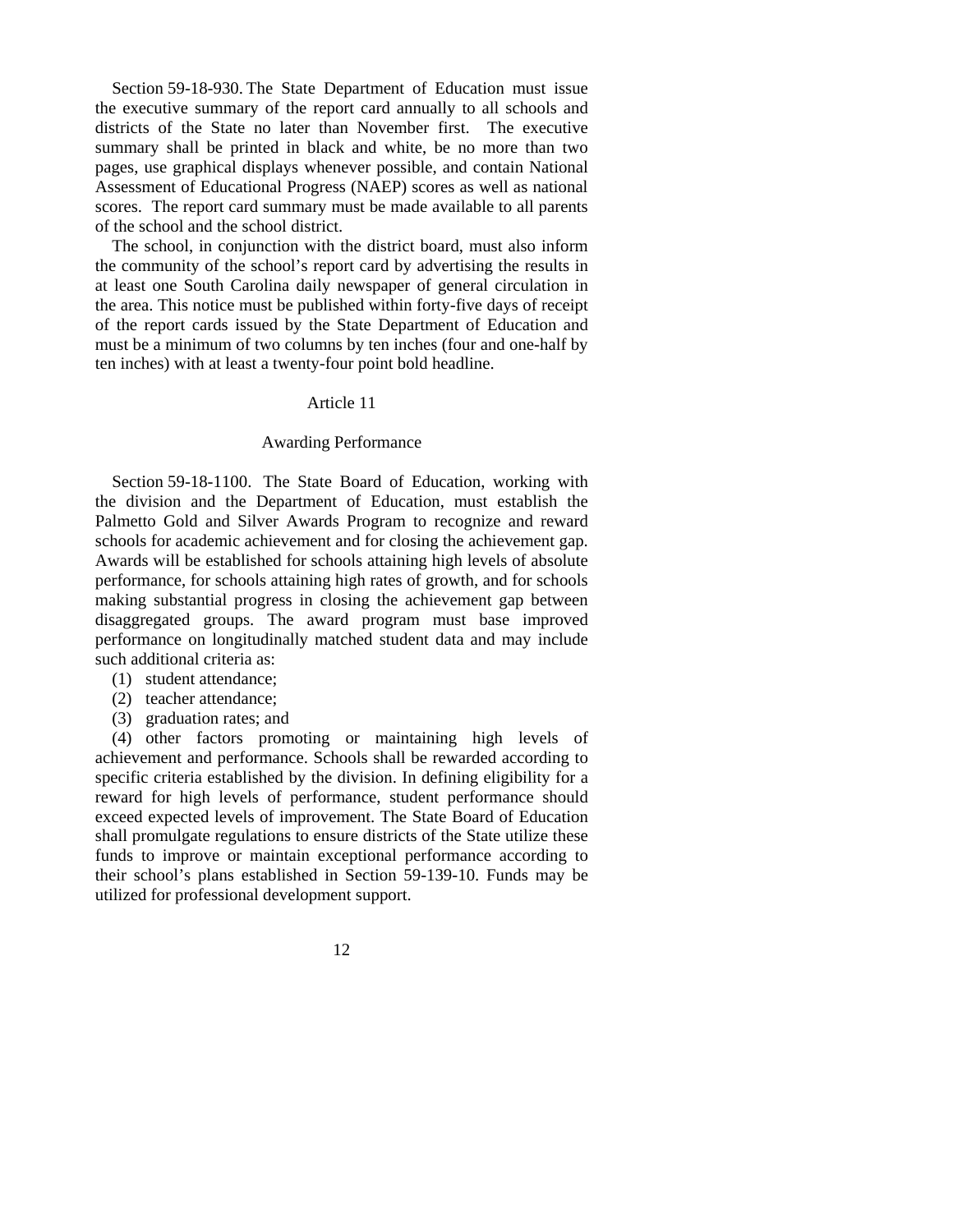Special schools for the academically talented are not eligible to receive an award pursuant to the provisions of this section unless they have demonstrated improvement and high absolute achievement for three years immediately preceding.

 Section 59-18-1110. (A) Notwithstanding any other provision of law, a school is given the flexibility of receiving exemptions from those regulations and statutory provisions governing the defined program provided that, during a three-year period, the following criteria are satisfied:

 (1) the school has twice been a recipient of a Palmetto Gold or Silver Award, pursuant to Section 59-18-1100;

 (2) the school has met annual improvement standards for subgroups of students in reading and mathematics; and

 (3) the school has exhibited no recurring accreditation deficiencies.

 (B) Schools receiving flexibility status are released from those regulations and statutory provisions referred to above including, but not limited to, regulations and statutory provisions on class scheduling, class structure, and staffing.

 (C) To continue to receive flexibility pursuant to this section, a school must annually exhibit school improvement at or above the state average as computed in the school recognition program pursuant to Section 59-18-1100 and must meet the gains required for subgroups of students in reading and mathematics. A school which does not requalify for flexibility status due to extenuating circumstances may apply to the State Board of Education for an extension of this status for one year.

 (D) In the event that a school is removed from flexibility status, the school is not subject to regulations and statutory provisions exempted under this section until the beginning of the school year following notification of the change in status by the State Department of Education. Subsequent monitoring by the State Department of Education in a school that is removed from flexibility status shall not include a review of program records exempted under this section for the period that the school has received flexibility status or for the school year during which the school was notified of its removal from flexibility status.

 Section 59-18-1120. (A) Notwithstanding any other provision of law, a school designated as school/district at-risk while in such status is given the flexibility of receiving exemptions from those regulations and statutory provisions governing the defined program or other State Board of Education regulations, dealing with the core academic areas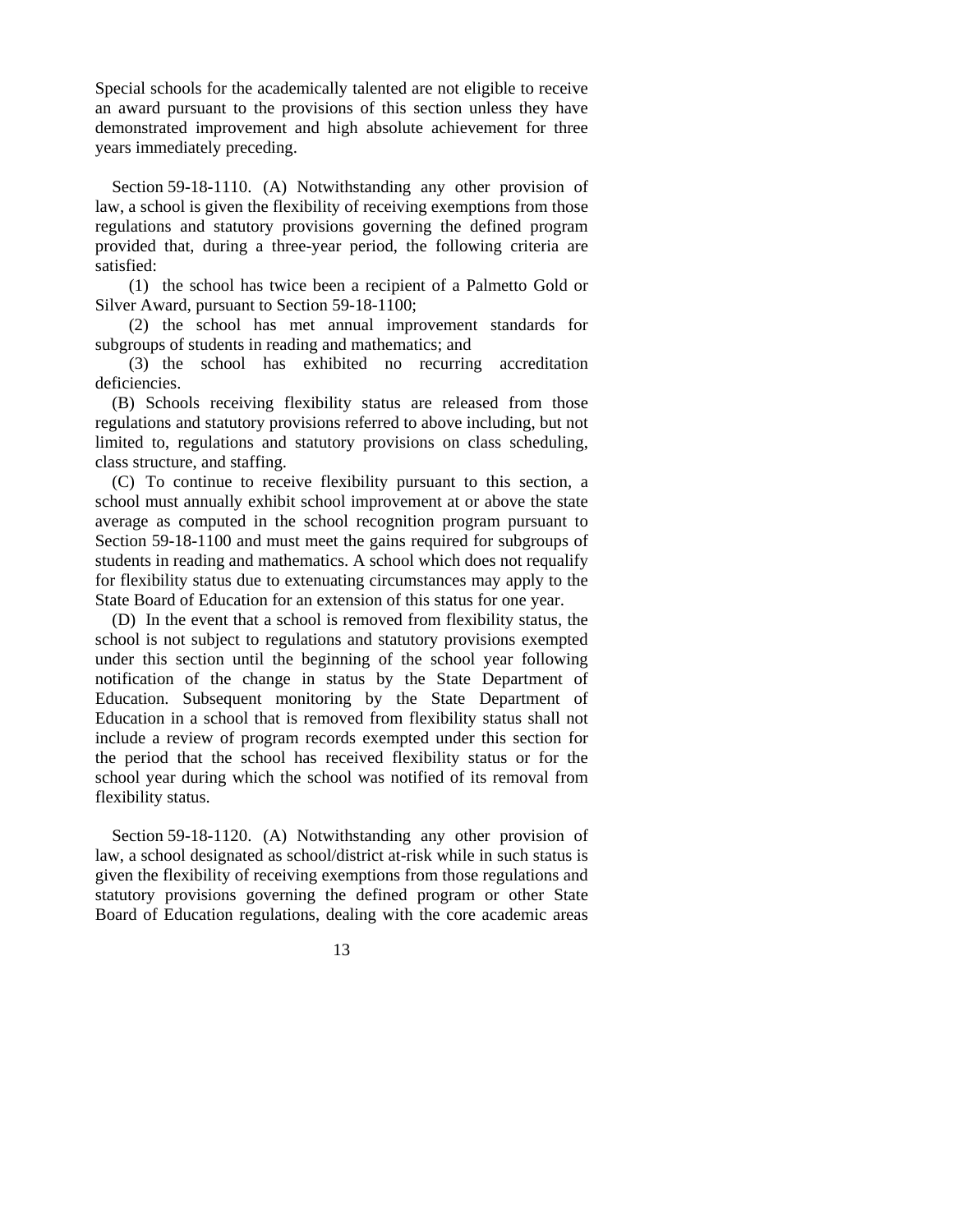as outlined in Section 59-18-120, provided that the review team recommends such flexibility to the State Board of Education.

 (B) Other schools may receive flexibility when their school renewal plan explains why such exemptions are expected to improve the academic performance of the students and the plan meets the approval by the State Board of Education. To continue to receive flexibility pursuant to this section, a school must annually exhibit overall school improvement as outlined in its revised plan and must meet the gains set for subgroups of students in content areas included in the accountability assessments. A school which does not requalify for flexibility status due to extenuating circumstances may apply to the State Board of Education for an extension of this status for one year according to the provisions of Section 59-18-1110(D).

#### Article 13

#### District Accountability Systems

 Section 59-18-1300. The State Board of Education, based on recommendations of the division, must develop regulations requiring that each district board of trustees must establish and annually review a performance based accountability system, or modify its existing accountability system, to reinforce the state accountability system. Parents, teachers, and principals must be involved in the development, annual review, and revisions of the accountability system established by the district. The board of trustees shall ensure that a district accountability plan be developed, reviewed, and revised annually. In order to stimulate constant improvement in the process of teaching and learning in each school and to target additional local assistance for a school when its students' performance is low or shows little improvement, the district accountability system must build on the district and school activities and plans required in Section 59-139-10. In keeping with the emphasis on school accountability, principals should be actively involved in the selection, discipline, and dismissal of personnel in their particular school. The date the school improvement reports must be provided to parents is changed to February first.

 The Department of Education shall offer technical support to any district requesting assistance in the development of an accountability plan. Furthermore, the department must conduct a review of accountability plans as part of the peer review process required in Section 59-139-10(H) to ensure strategies are contained in the plans that shall maximize student learning.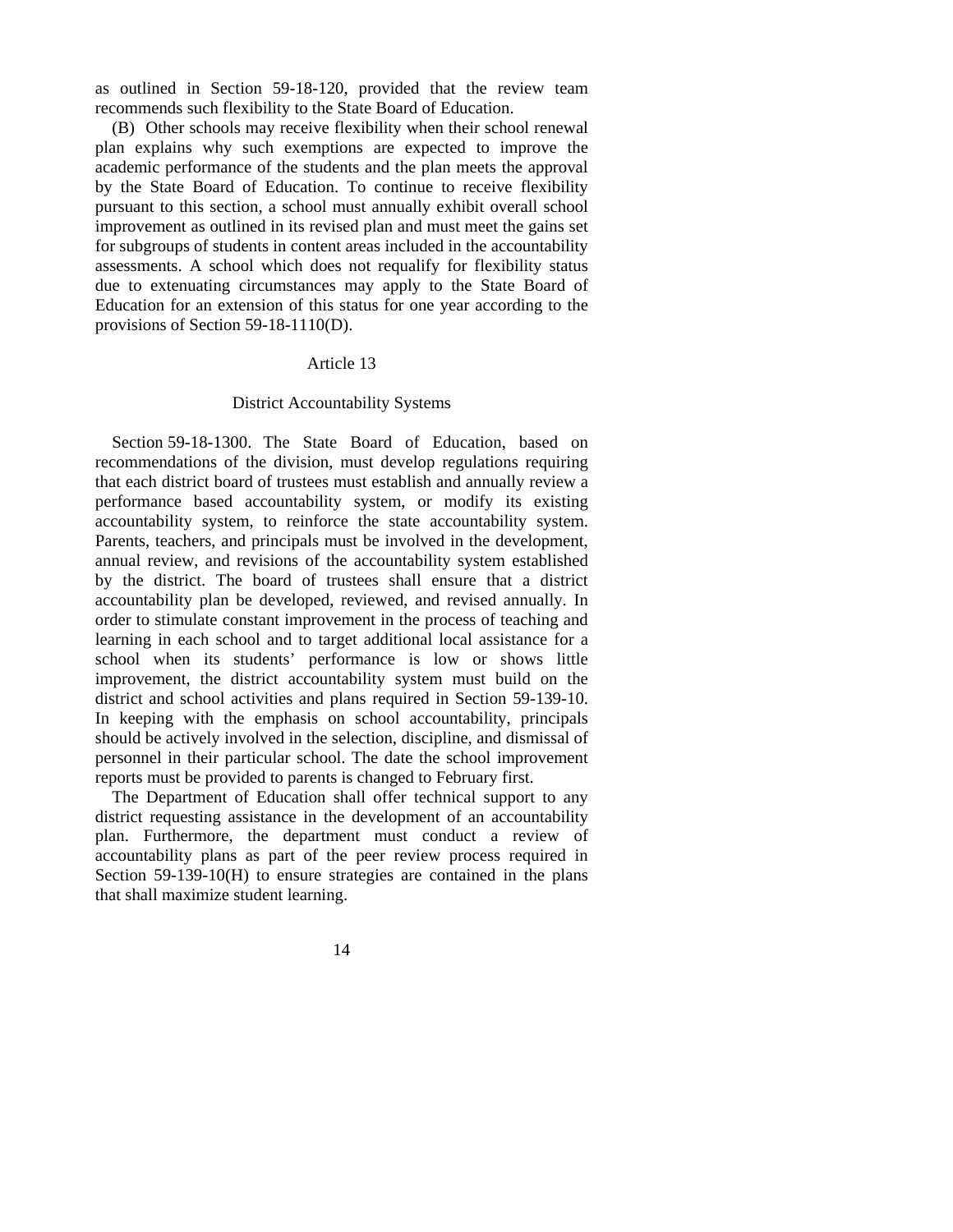Section 59-18-1310. The strategic plans and improvement reports required of the public schools and districts in Sections 59-18-1300, 59-18-1500, and 59-20-60 are consolidated and reported as follows: district and school five-year plans and annual updates and district programmatic reports, and school reports developed in conjunction with the school improvement council to parents and constituents to include recommendations of an Education Accountability Act external review teams as approved by the State Board of Education and the steps being taken to address the recommendations, and the advertisement of this report are due on a date established by the Department of Education, but no later than April thirtieth annually; schools reviewed by external review teams shall prepare a report to the parents and constituents of the school, to be developed in conjunction with the School Improvement Council, and this report must be provided and advertised no later than April thirtieth annually. The school report card narrative in Section 59-18-900 continues on its prescribed date.

#### Article 15

#### Intervention and Assistance

 Section 59-18-1500. (A) When a school receives a rating of below average or school/district at-risk, the following actions must be undertaken by the school, the district, and the board of trustees:

 (1) The faculty of the school with the leadership of the principal must review its renewal plan and revise it with the assistance of the school improvement council established in Section 59-20-60. The revised plan should look at every aspect of schooling, and must outline activities that, when implemented, can reasonably be expected to improve student performance and increase the rate of student progress. The plan must include actions consistent with each of the alternative researched-based technical assistance criteria as approved by the Education Oversight Committee and the State Department of Education and consistent with the external review team report. The plan should provide a clear, coherent plan for professional development, which has been designed by the faculty, that is ongoing, job related, and keyed to improving teaching and learning. A school renewal plan must address professional development activities that are directly related to instruction in the core subject areas and may include the use of funds appropriated for technical assistance to provide compensation incentives in the form of salary supplements to classroom teachers who are certified by the State Board of Education. The purpose of the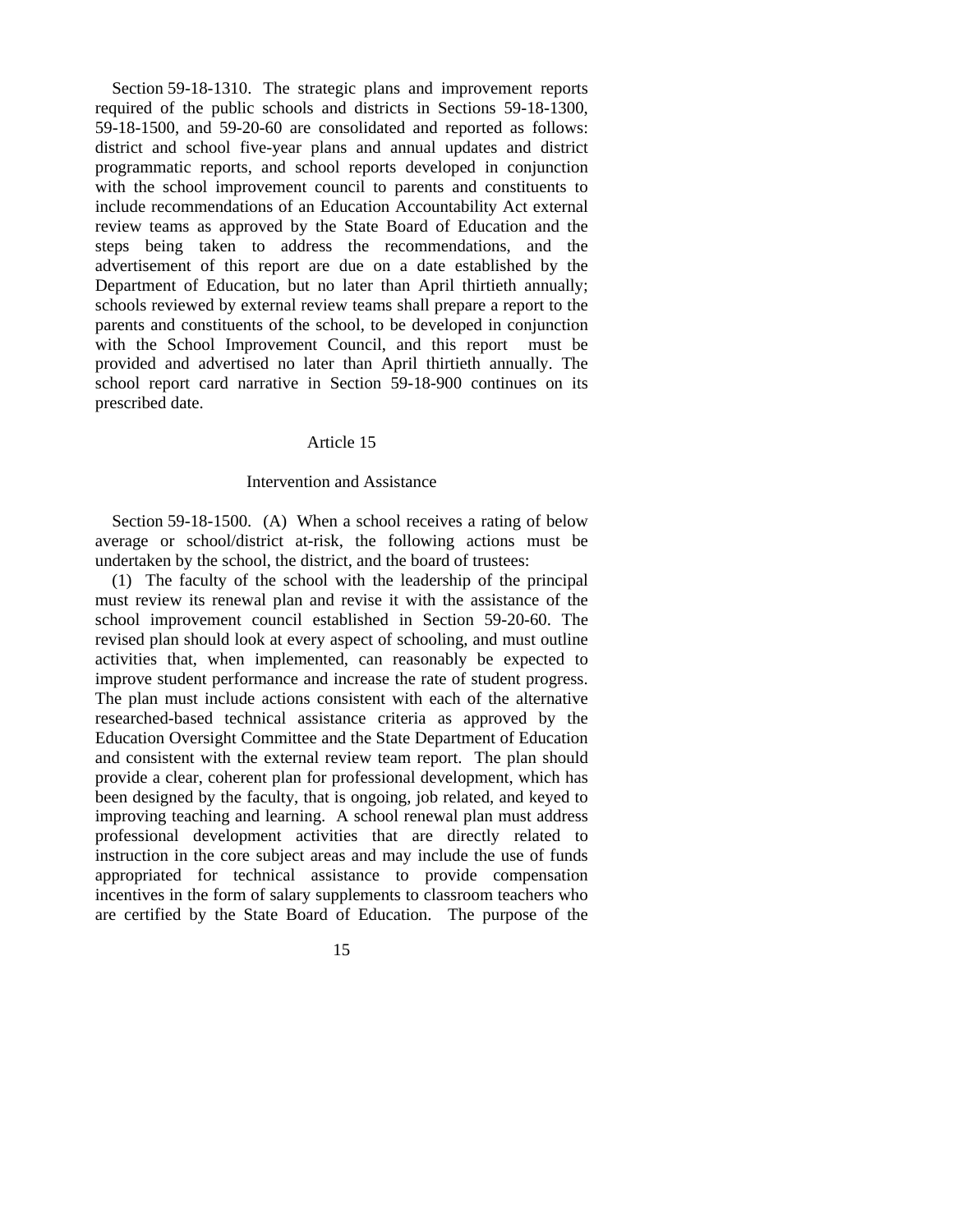compensation packages is to improve student achievement and to improve the recruitment and retention of teachers with advanced degrees in schools designated as below average or school/district at-risk. If the school renewal plan is approved, the school shall be permitted to use technical assistance funds to provide the salary supplements. A time line for implementation of the activities and the goals to be achieved must be included.

 (2) Once the revised plan is developed, the district superintendent and the local board of trustees shall review the school's strategic plan to determine if the plan focuses on strategies to increase student academic performance. Once the district board has approved the plan, it must delineate the strategies and support the district will give the plan.

 (3) After the approval of the revised plan, the principals' and teachers' professional growth plans, as required by Section 59-26-40 and Section 59-24-40, should be reviewed and amended to reflect the professional development needs identified in the revised plan and must establish individual improvement criteria on the performance dimensions for the next evaluation.

 (4) The school, in conjunction with the district board, must inform the parents of children attending the school of the ratings received and must outline the steps in the revised plan to improve performance, including the support which the board of trustees has agreed to give the plan. This information must go to the parents no later than February first. This information must also be advertised in at least one South Carolina daily newspaper of general circulation in the area. This notice must be published within ninety days of receipt of the report cards issued by the State Department of Education and must be a minimum of two columns by ten inches (four and one-half by ten inches) with at least a twenty-four point bold headline. The notice must include the following information: name of school district, name of superintendent, district office telephone number, name of school, name of principal, telephone number of school, school's absolute performance rating and growth performance rating on student academic performance, and strategies which must be taken by the district and school to improve student performance; and

 (5) Upon a review of the revised plan to ensure it contains sufficiently high standards and expectations for improvement, the Department of Education is to delineate the activities, support, services, and technical assistance it will make available to support the school's plan and sustain improvement over time. Schools meeting the criteria established pursuant to Section 59-18-1550 will be eligible for the grant programs created by that section.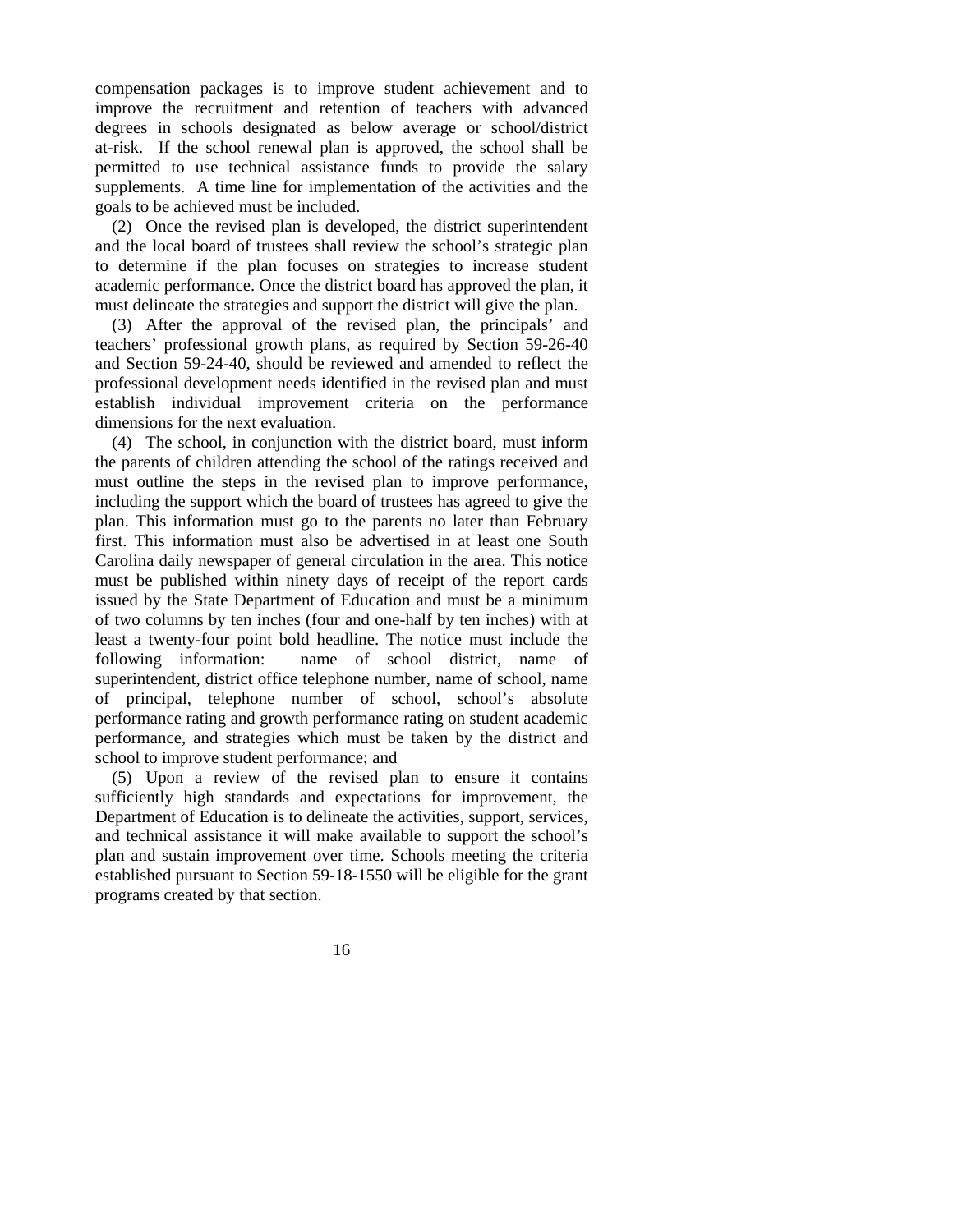(B) The Department of Education shall provide regional workshops to assist schools in formulating school renewal plans based on best practices that positively improve student achievement. The chairman of the local board of education or a board member designee, the superintendent or district instructional leader, and the principal of any school receiving technical assistance funds must attend at least one of the workshops in order to receive any state aid for technical assistance.

 Section 59-18-1510. (A) When a school receives a rating of school/district at-risk or upon the request of a school rated below average, an external review team process must be implemented by the Department of Education to examine school and district educational programs, actions, and activities. The Education Oversight Committee, in consultation with the State Department of Education, shall develop the criteria for the identification of persons to serve as members of an external review team which shall include representatives from selected school districts, respected retired educators, State Department of Education staff, higher education representatives, parents from the district, and business representatives.

(B) The activities of the external review committee may include:

 (1) examining all facets of school operations, focusing on strengths and weaknesses, determining the extent to which the instructional program is aligned with the content standards, and recommendations which draw upon strategies from those who have been successful in raising academic achievement in schools with similar student characteristics;

 (2) consulting with parents, community members, and members of the School Improvement Council to gather additional information on the strengths and weaknesses of the school;

 (3) identifying personnel changes, if any, that are needed at the school and/or district level and discuss such findings with the board;

 (4) working with school staff, central offices, and local boards of trustees in the design of the school's plan, implementation strategies, and professional development training that can reasonably be expected to improve student performance and increase the rate of student progress in that school;

 (5) identifying needed support from the district, the State Department of Education, and other sources for targeted long-term technical assistance;

 (6) reporting its recommendations, no later than three months after the school receives the designation of school/district at-risk to the school, the district board of trustees, and the State Board of Education; and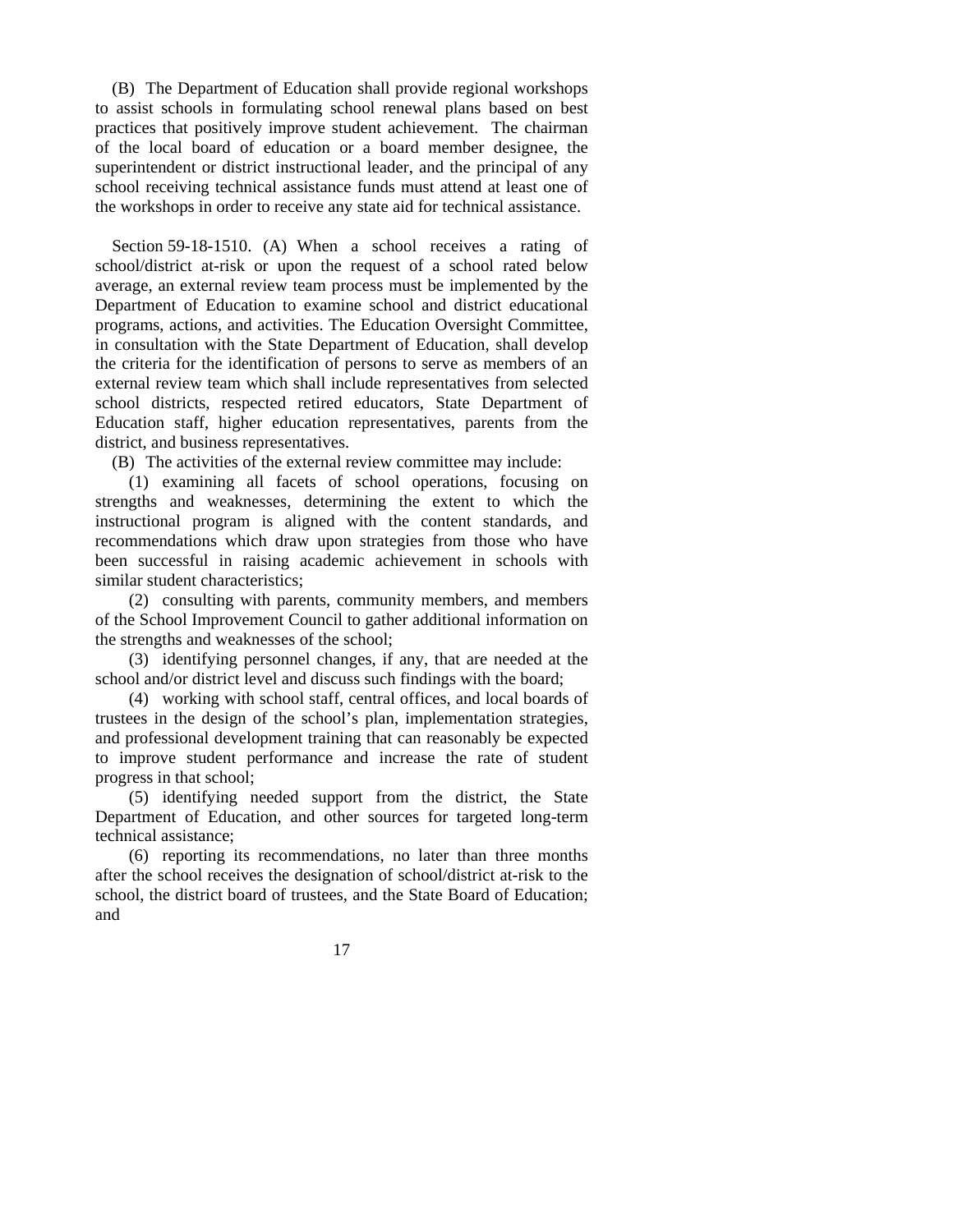(7) reporting annually to the local board of trustees and state board over the next four years, or as deemed necessary by the state board, on the district's and school's progress in implementing the plans and recommendations and in improving student performance.

 (C) Within thirty days, the Department of Education must notify the principal, the superintendent, and the district board of trustees of the recommendations approved by the State Board of Education. After the approval of the recommendations, the department shall delineate the activities, support, services, and technical assistance it will provide to the school. With the approval of the state board, this assistance will continue for at least three years, or as determined to be needed by the review committee to sustain improvement.

 Section 59-18-1520. If the recommendations approved by the state board, the district's plan, or the school's revised plan are not satisfactorily implemented by the school rated school/district at-risk and its school district according to the time line developed by the State Board of Education or if student academic performance has not met expected progress, the principal, district superintendent, and members of the board of trustees must appear before the State Board of Education to outline the reasons why a state of emergency should not be declared in the school. The state superintendent, after consulting with the external review committee and with the approval of the State Board of Education, shall be granted the authority to take any of the following actions:

 (1) furnish continuing advice and technical assistance in implementing the recommendations of the State Board of Education;

 (2) declare a state of emergency in the school and replace the school's principal; or

 (3) declare a state of emergency in the school and assume management of the school.

 Section 59-18-1530. (A) Teacher specialists on site may be assigned to an elementary, middle, or high school designated as below average or school/district at-risk. Teacher specialists may be placed across grade levels and across subject areas when placement meets program criteria based on external review team recommendations, need, number of teachers receiving support, certification, and experience of the specialist. The Department of Education, in consultation with the Division of Accountability, shall develop a program for the identification, selection, and training of teachers with a history of exemplary student academic achievement to serve as teacher specialists on site. Retired educators may be considered for specialists.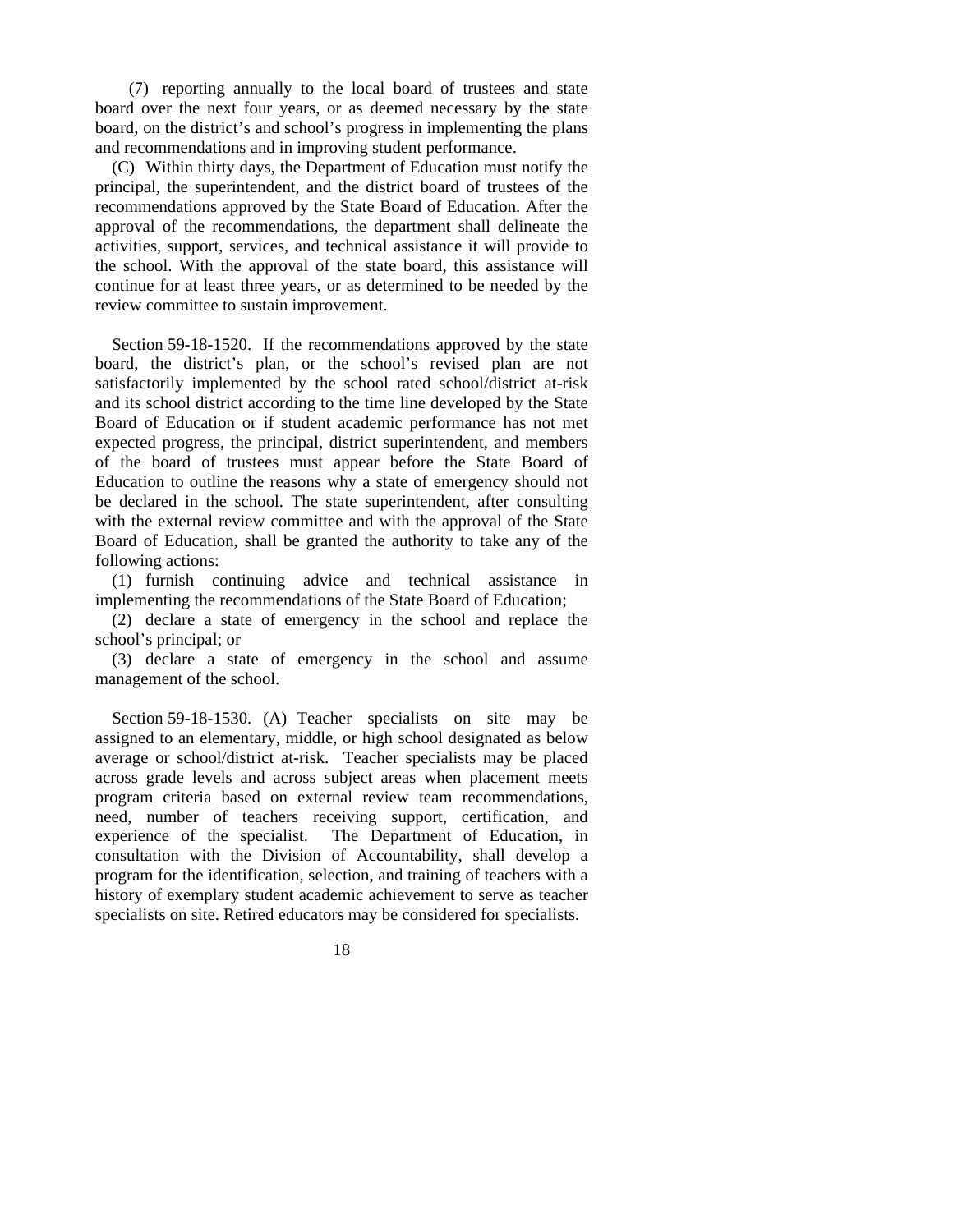(B) In order to sustain improvement and help implement the review team's recommendations, the specialists will teach and work with the school faculty on a regular basis throughout the school year for up to three years, or as recommended by the review committee and approved by the state board. Teacher specialists are limited to three years of service at one school unless the specialist submits application for an extension, the application is accepted by the State Department of Education, and placement is made. Upon acceptance and placement, the specialist can receive the salary and supplement for two additional years but is no longer attached to the home district or guaranteed placement in the home district upon leaving the teacher specialist program. Teacher specialists must teach a minimum of three hours per day on average in team teaching or teaching classes. Teacher specialists shall not be assigned administrative duties or other responsibilities outside the scope of this section. The specialists will assist the school in gaining knowledge of best practices and well-validated alternatives, demonstrate effective teaching, act as coach for improving classroom practices, give support and training to identify needed changes in classroom instructional strategies based upon analyses of assessment data, and support teachers in acquiring new skills. School districts are asked to cooperate in releasing employees for full-time or part-time employment as a teacher specialist.

 (C) To encourage and recruit teachers for assignment to below average and school/district at-risk schools, those assigned to such schools will receive their salary and a supplement equal to fifty percent of the current southeastern average teacher salary as projected by the State Budget and Control Board, Office of Research and Analysis. The salary and supplement is to be paid by the State for three years. Teacher specialists may be employed, pursuant to subsection (B), as a component of the technical assistance strategy.

 (D) In order to attract a pool of qualified applicants to work in low-performing schools, the Education Oversight Committee, in consultation with the South Carolina Department of Education, shall develop criteria for the identification, selection, and training of principals with a history of exemplary student academic achievement. Retired educators may be considered for a principal specialist position. A principal specialist may be hired for a school designated as school/district at-risk, if the district board of trustees chooses to replace the principal of that school. The principal specialist will assist the school in gaining knowledge of best practices and well-validated alternatives in carrying out the recommendations of the review team. The specialist will demonstrate effective leadership for improving classroom practices, assist in the analyses of assessment data, work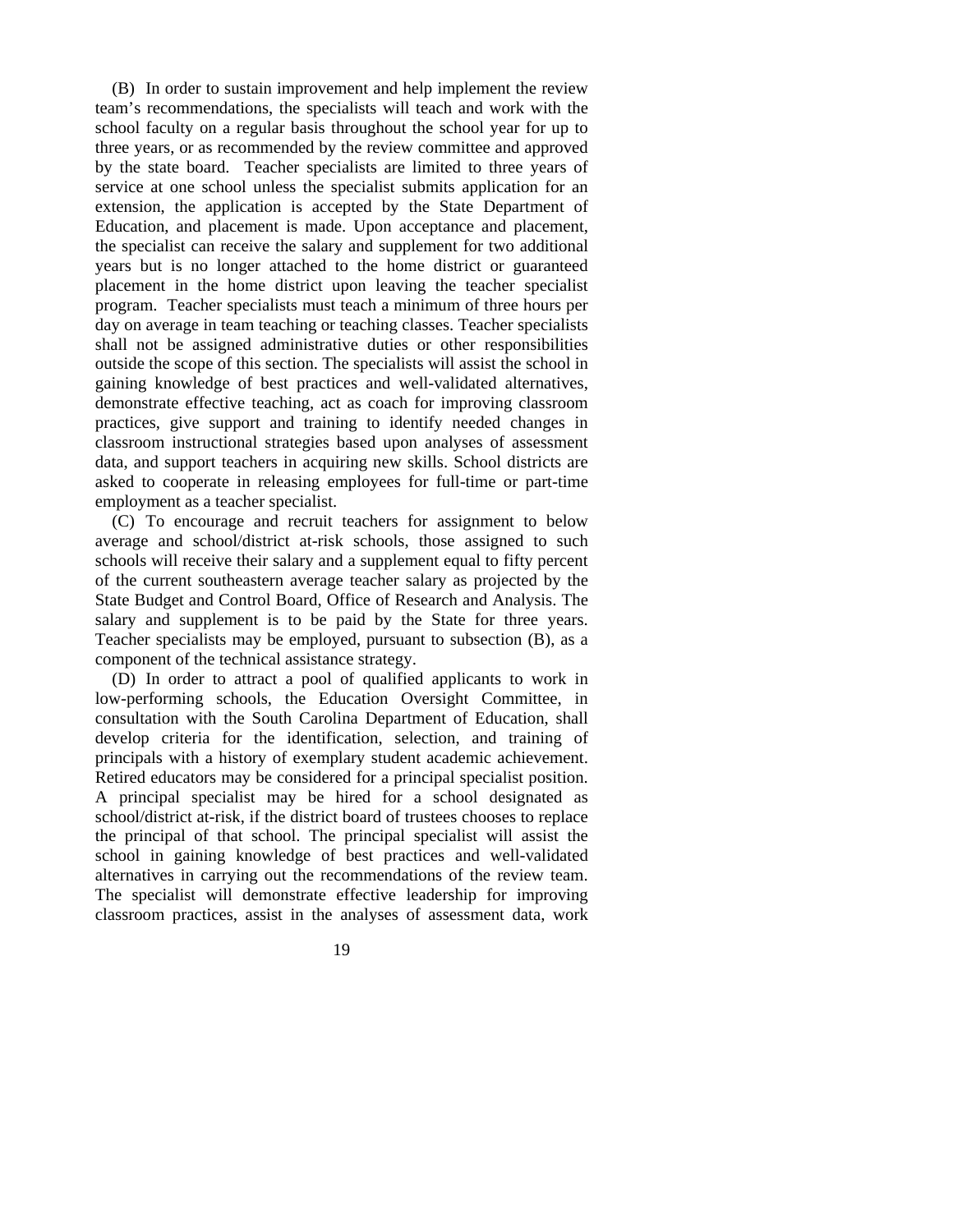with individual members of the faculty emphasizing needed changes in classroom instructional strategies based upon analyses of assessment data, and support teachers in acquiring new skills designed to increase academic performance. School districts are asked to cooperate in releasing employees for full-time or part-time employment as a principal specialist.

 (E) In order to attract a pool of qualified principals to work in low-performing schools, the principal specialists hired in such schools will receive their salary and a supplement equal to 1.25 times the supplement amount calculated for teachers. Principal specialists may be employed as a component of the technical assistance strategy for two years. A principal specialist may be continued for a third year if requested by the local school board, recommended by the external review team, and approved by the State Board of Education. If employed for the third year, technical assistance funds may only be used for payment of the principal specialist salary supplement.

 (F) The supplements are to be considered part of the regular salary base for which retirement contributions are deductible by the South Carolina Retirement System pursuant to Section 9-1-1020. Principal and teacher specialists on site who are assigned to below average and school/district at-risk schools shall be allowed to return to employment with their home district at the end of the contract period with the same teaching or administrative contract status as when they left but without assurance as to the school or supplemental position to which they may be assigned.

 (G) The Department of Education shall work with school districts and schools to broker the services of technical assistance personnel delineated in Section 59-18-1590 as needed, and as stipulated in the school renewal plan.

 (H) Within the parameters herein, the school district will have final determination on individuals who are assigned as teacher specialists and principal specialists.

 Section 59-18-1540. Each principal continued in employment in schools designated as below average or school/district at-risk must participate in a formal mentoring program with a principal. The Department of Education, working with the Education Oversight Committee, shall design the mentoring program. A principal mentor may be employed as a component of the technical assistance strategy.

 Section 59-18-1550. (A) The State Board of Education, working with the Accountability Division and the Department of Education, must establish grant programs for schools designated as below average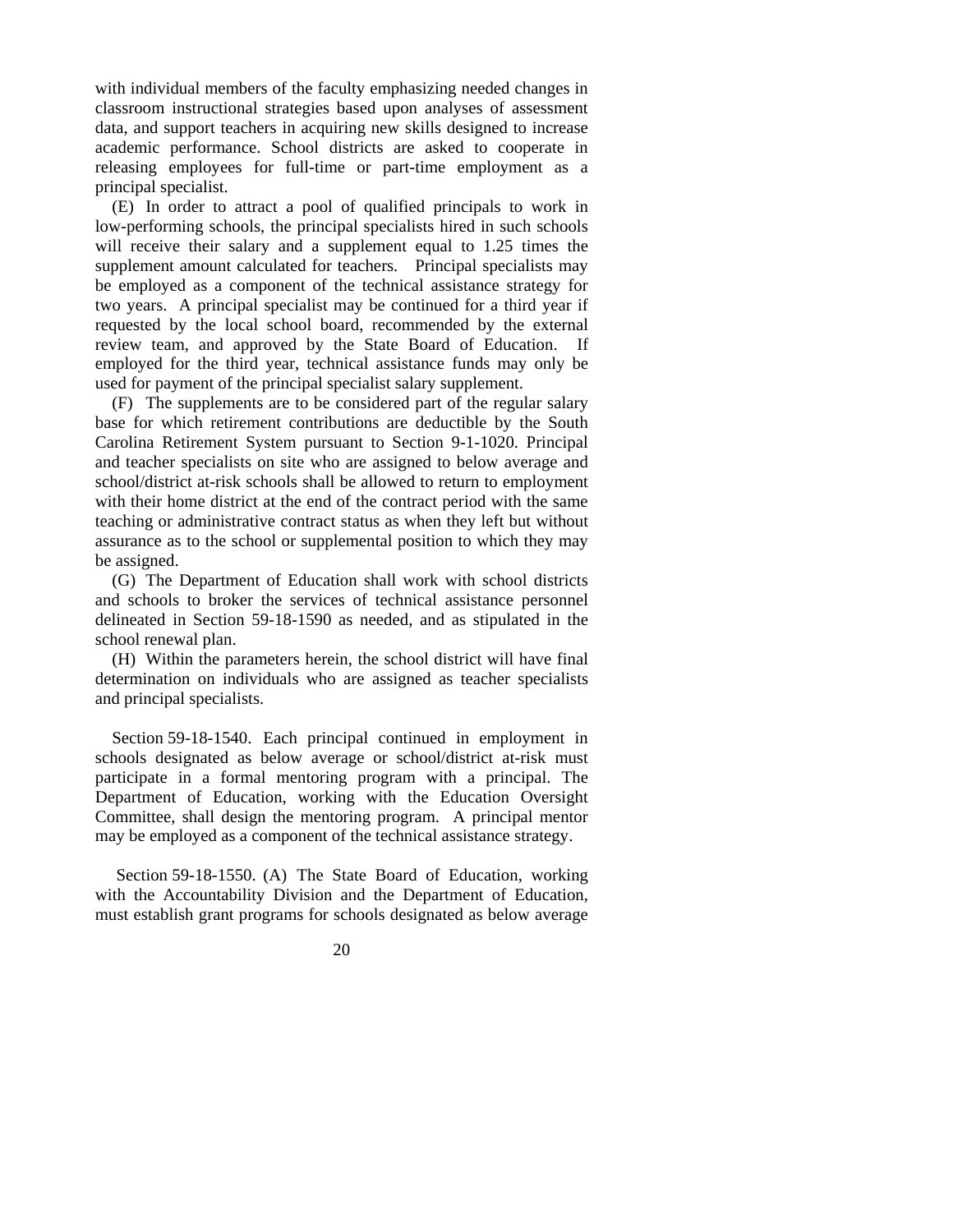and for schools designated as unsatisfactory. A school designated as below average will qualify for a grant to undertake needed retraining of school faculty and administration once the revised plan is determined by the State Department of Education to meet the criteria on high standards and effective activities. In order to implement the school district and school renewal plan, a school must be eligible to receive the technical assistance funding over the next three years in order to implement fully systemic reform and to provide opportunity for building local education capacity. Should student performance not improve, any revisions to the plan must meet high standards prior to renewal of the grant. The revised plan must be reviewed by the district board of trustees and the State Department of Education to determine what other actions, if any, need to be taken. Technical assistance funds previously received must be expended based on the revised plan. If deficient use is determined, those deficiencies must be identified, noted, and corrective action taken before additional funding will be given.

 (B) A public school assistance fund must be established as a separate fund within the state general fund for the purpose of providing financial support to assist poorly performing schools. The fund may consist of grants, gifts, and donations from any public or private source or monies that may be appropriated by the General Assembly for this purpose. Income from the fund shall be retained in the fund. All funds may be carried forward from fiscal year to fiscal year. The State Treasurer shall invest the monies in this fund in the same manner as other funds under his control are invested. The State Board of Education, in consultation with the commission, shall administer and authorize any disbursements from the fund. The State Board of Education shall promulgate regulations to implement the provisions of this section.

 Section 59-18-1560. (A) When a district receives a rating of below average, the state superintendent, with the approval of the State Board of Education, shall appoint an external review committee to study educational programs in that district and identify factors affecting the performance of the district. The review committee must:

 (1) examine all facets of school and district operations, focusing on strengths and weaknesses, determining the extent to which the instructional program is aligned with the content standards and shall make recommendations which draw upon strategies from those who have been successful in raising academic achievement in schools with similar student characteristics;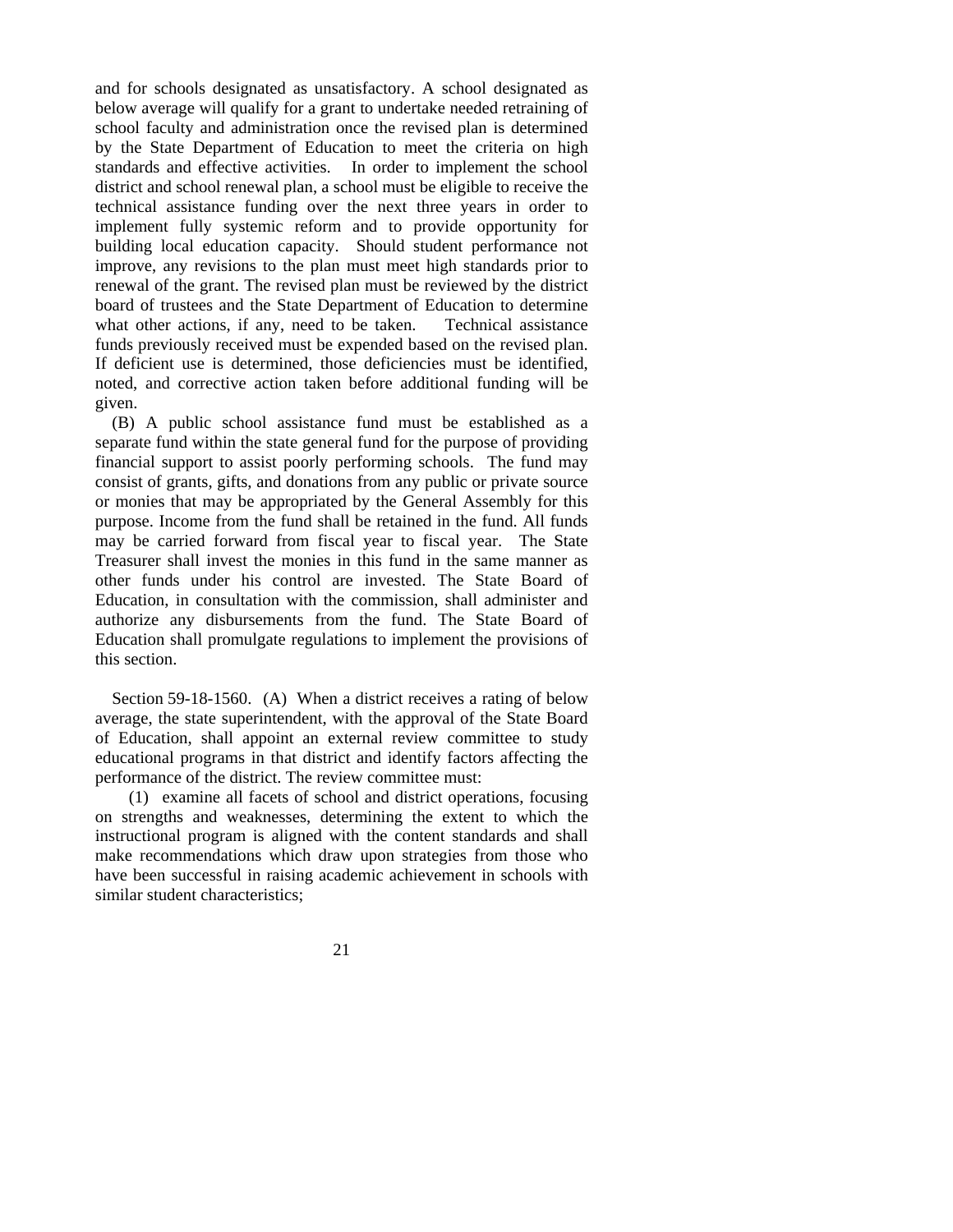(2) consult with parents and community members to gather additional information on the strengths and weaknesses of the district;

 (3) identify personnel changes, if any, that are needed at the school and/or district level and discuss such findings with the board;

 (4) work with school staff, central offices, and local boards of trustees in the design of the district's plan, implementation strategies, and professional development training that can reasonably be expected to improve student performance and increase the rate of student progress in the district;

 (5) identify needed support from the State Department of Education and other sources for targeted long-term technical assistance;

 (6) report its recommendations, no later than three months after the district receives the designation of school/district at-risk, to the superintendent, the district board of trustees, and the State Board of Education; and

 (7) report annually over the next four years to the local board of trustees and state board, or as deemed necessary by the state board, on the district's and school's progress in implementing the plans and recommendations and in improving student performance.

 (B) Within thirty days, the Department of Education must notify the superintendent and the district board of trustees of the recommendations approved by the State Board of Education. Upon the approval of the recommendations, the Department of Education must delineate the activities, support, services, and technical assistance it will provide to support the recommendations and sustain improvement over time. The external review committee must report annually to the local board of trustees and the state board over the next four years, or as deemed necessary by the state board, on the district's progress in implementing the recommendations and improving student performance.

 (C) The review committee shall be composed of State Department of Education staff, representatives from selected school districts, higher education, and business.

 Section 59-18-1570. (A) If recommendations approved by the State Board of Education are not satisfactorily implemented by the school district according to the time line developed by the State Board of Education, or if student performance has not made the expected progress and the school district is designated as school/district at-risk, the district superintendent and members of the board of trustees shall appear before the State Board of Education to outline the reasons why a state of emergency must not be declared in the district.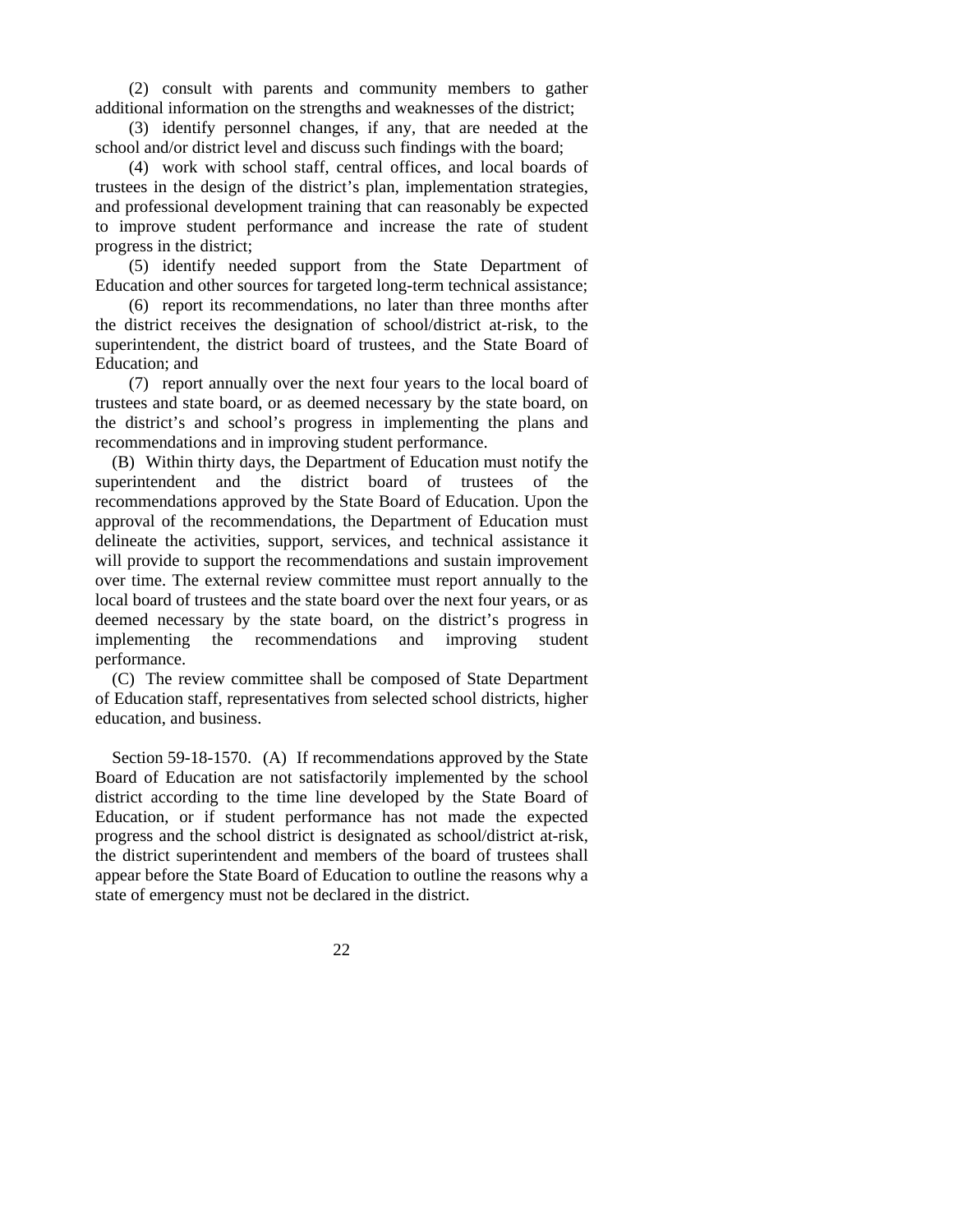(B) The state superintendent, with the approval of the State Board of Education, is granted authority to:

 (1) furnish continuing advice and technical assistance in implementing the recommendations of the State Board of Education to include establishing and conducting a training program for the district board of trustees and the district superintendent to focus on roles and actions in support of increases in student achievement;

 (2) mediate personnel matters between the district board and district superintendent when the State Board of Education is informed by majority vote of the board or the superintendent that the district board is considering dismissal of the superintendent, and the parties agree to mediation;

 (3) recommend to the Governor that the office of superintendent be declared vacant. If the Governor declares the office vacant, the state superintendent may furnish an interim replacement until the vacancy is filled by the district board of trustees. District boards of trustees negotiating contracts for the superintendency shall include a provision that the contract is void should the Governor declare that office of superintendency vacant pursuant to this section. This contract provision does not apply to existing contracts but to new contracts or renewal of contracts; and

 (4) declare a state of emergency in the school district and assume management of the school district.

 (C) The district board of trustees may appoint at least two nonvoting members to the board from a pool nominated by the Education Oversight Committee and the State Department of Education. The appointed members shall have demonstrated high levels of knowledge, commitment, and public service, must be recruited and trained for service as appointed board members by the Education Oversight Committee and the State Department of Education, and shall represent the interests of the State Board of Education on the district board. Compensation for the nonvoting members must be paid by the State Board of Education in an amount equal to the compensation paid to the voting members of the district board.

 Section 59-18-1580. To assist schools and school districts as they work to improve classroom practice and student performance, the Department of Education must increase the delivery of quality technical assistance services and the assessment of instructional programs. The department may need to reshape some of its organization and key functions to make them more consistent with the assistance required by schools and districts in developing and implementing local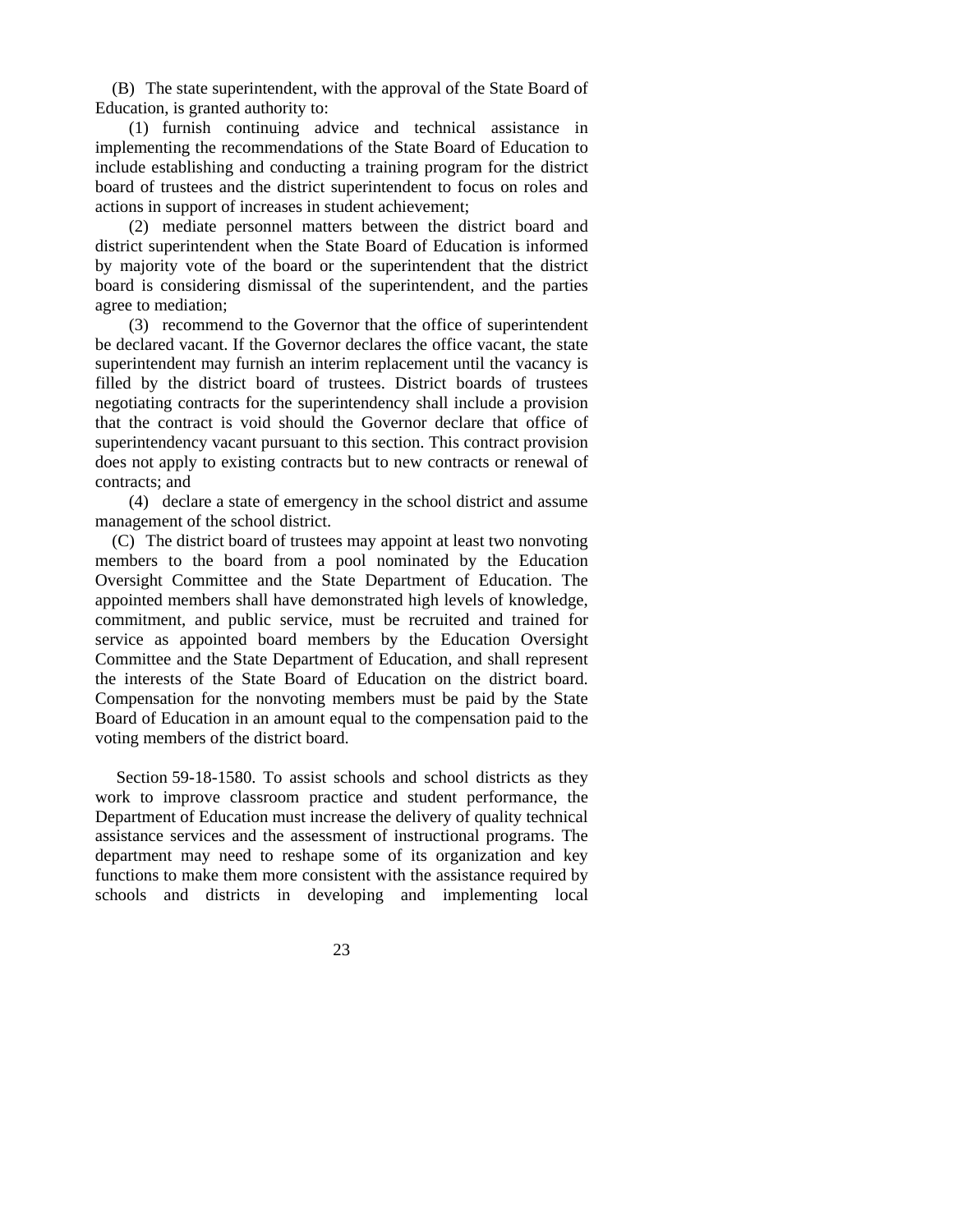accountability systems and meeting state standards. The Department of Education must:

 (1) establish an ongoing state mechanism to promote successful programs found in South Carolina schools for implementation in schools with similar needs and students, to review evidence on instructional and organizational practices considered to be effective, and to alert schools and classroom teachers to these options and the sources of training and names of implementing schools;

 (2) provide information and technical assistance in understanding state policies, how they fit together, and the best practice in implementing them; and

 (3) establish a process for monitoring information provided for accountability and for assessing improvement efforts and implementation of state laws and policies which focuses on meeting the intent and purpose of those laws and policies.

 Section 59-18-1590. Notwithstanding any other provision of law, and in order to provide assistance at the beginning of the school year, schools may qualify for technical assistance based on the criteria established by the Education Oversight Committee for school ratings and on the most recently available end-of-year assessment scores. In order to best meet the needs of low-performing schools, the funding provided for technical assistance under the Education Accountability Act may be reallocated among the programs and purposes specified in this section. The State Department of Education shall establish criteria for reviewing and assisting schools rated school/district at-risk or below average. Funds must be expended on strategies and activities expressly outlined in the school plan. The activities may include, but are not limited to, teacher specialist, principal specialist, curriculum specialist, principal leader, principal mentor, professional development, compensation incentives, homework centers, formative assessments, or comprehensive school reform efforts. The State Department of Education shall provide information on the technical assistance strategies and their impact to the State Board of Education, the Education Oversight Committee, the Senate Education Committee, the Senate Finance Committee, the House of Representatives Education and Public Works Committee, and the House of Representatives Ways and Means Committee annually.

Section 59-18-1600. (A) A school that has received a school/district at-risk absolute academic performance rating on its most recent report card shall offer an orientation class for parents. The orientation class must focus on the following topics: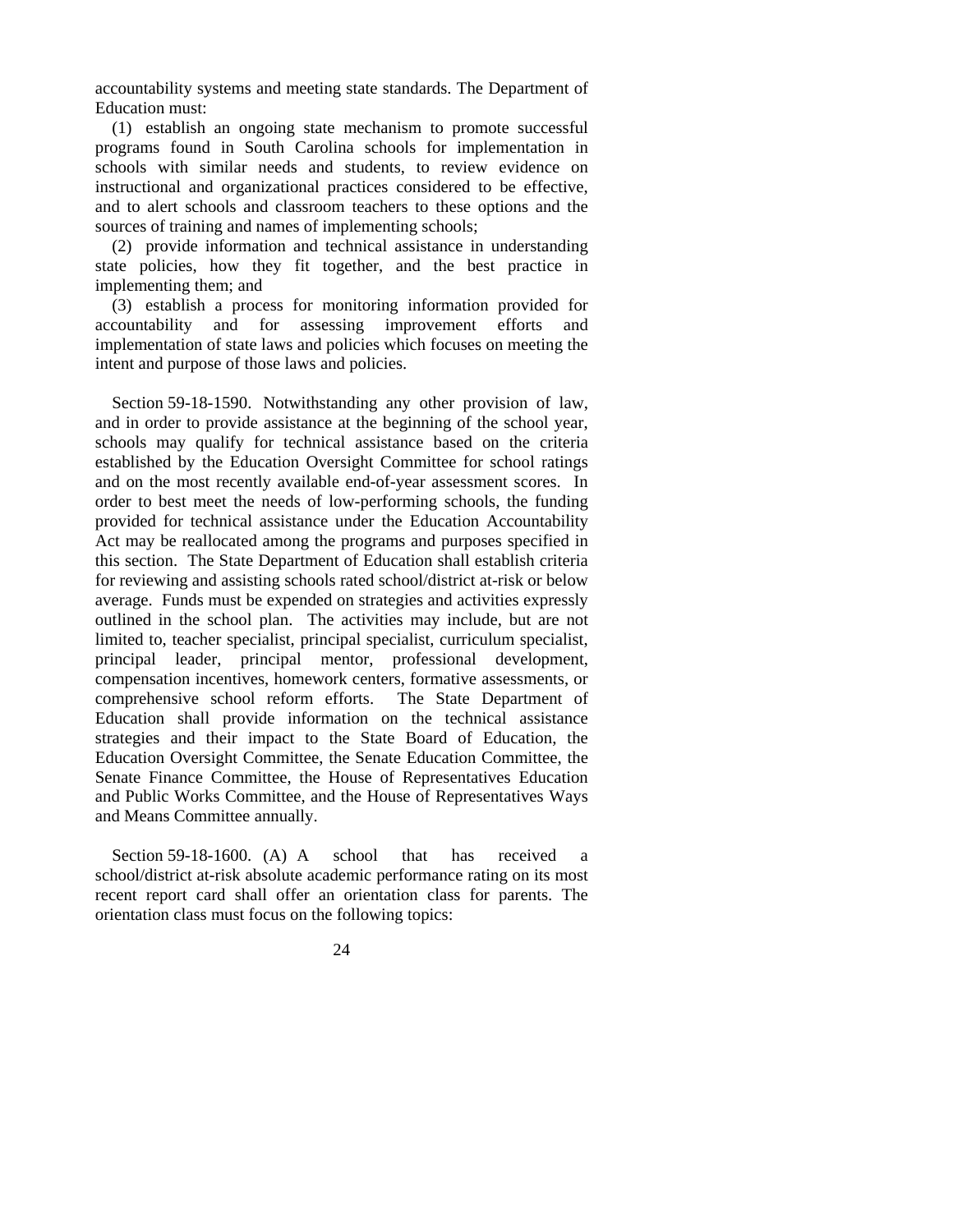(1) the value of education;

 (2) academic assistance programs that are available at the school and in the community;

(3) student discipline;

(4) school policies;

 (5) explanation of information that will be presented on the school's report card issued in November; and

(6) other pertinent issues.

 (B) The school shall offer the orientation class each year the school receives a school/district at-risk absolute academic performance rating on the school report card and shall provide parents with written notification of the date and time of the meeting. Schools are encouraged to offer the orientation class at a time in which the majority of parents would be able to attend. Additionally, schools are encouraged to provide orientation classes in community settings or workplaces so that the needs of parents with transportation difficulties or scheduling conflicts can be met.

 (C) A parent or guardian of each student who is registered to attend the school shall attend the orientation class each year it is offered.

#### Article 17

### Public Information

 Section 59-18-1700. (A) An on-going public information campaign must be established to apprise the public of the status of the public schools and the importance of high standards for academic performance for the public school students of South Carolina. A special committee must be appointed by the chairman of the Education Oversight Committee to include two committee members representing business and two representing education and others representing business, industry, and education. The committee shall plan and oversee the development of a campaign, including public service announcements for the media and other such avenues as deemed appropriate for informing the public.

 (B) A separate fund within the state general fund will be established to accept grants, gifts, and donations from any public or private source or monies that may be appropriated by the General Assembly for the public information campaign. Members of the Oversight Committee representing business will solicit donations for this fund. Income from the fund must be retained in the fund. All funds may be carried forward from fiscal year to fiscal year. The State Treasurer shall invest the monies in this fund in the same manner as other funds under his control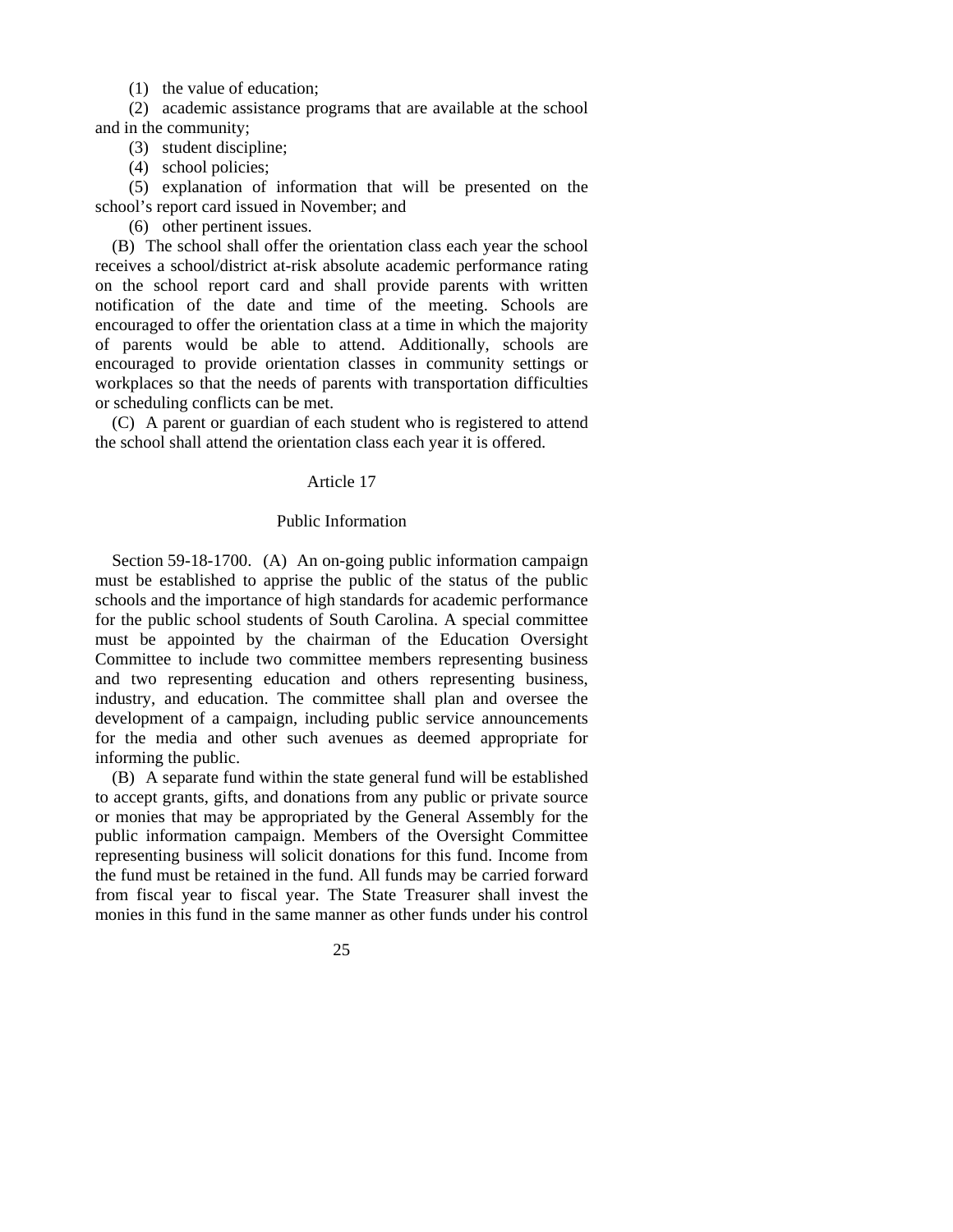are invested. The Oversight Committee shall administer and authorize any disbursements from the fund. Private individuals and groups shall be encouraged to contribute to this endeavor.

## Article 19

#### Miscellaneous

 Section 59-18-1910. Schools receiving below average or school/district at-risk designations may use technical assistance funds allocated pursuant to Section 59-18-1590 to provide homework centers that go beyond the regular school hours where students can come and receive assistance in understanding and completing their school work. Technical assistance funds provided for these centers may be used for salaries for certified teachers and for transportation costs.

 Section 59-18-1920. (A) The State Board of Education, through the Department of Education, shall establish a grant program to encourage school districts to pilot test or implement a modified school year or school day schedule. The purpose of the grant is to assist with the additional costs incurred during the intersessions for salaries, transportation, and operations, or for additional costs incurred by lengthening the school day. For a district to qualify for a grant, all the schools within a specific feeder zone or elementary-to-middle-to-high-school attendance area, must be pilot testing or implementing the modified year or day schedule.

 (B) To obtain a grant, a district shall submit an application to the state board in a format specified by the Department of Education. The application shall include a plan for implementing a modified year or day that provides the following: more time for student learning, learning opportunities that typically are not available in the regular student day, targeted assistance for students whose academic performance is significantly below promotion standards, more efficient use of facilities and other resources, and evaluations of the impact of the modified schedule. Local district boards of trustees shall require students whose performance in a core subject area, as defined in Section 59-18-300, is the equivalent of a 'D' average or below to attend the intersessions or stay for the lengthened day and receive special assistance in the subject area. Funding for the program is as provided by the General Assembly in the annual appropriations act. Each grant award for program pilot testing or implementation may not exceed a three-year period.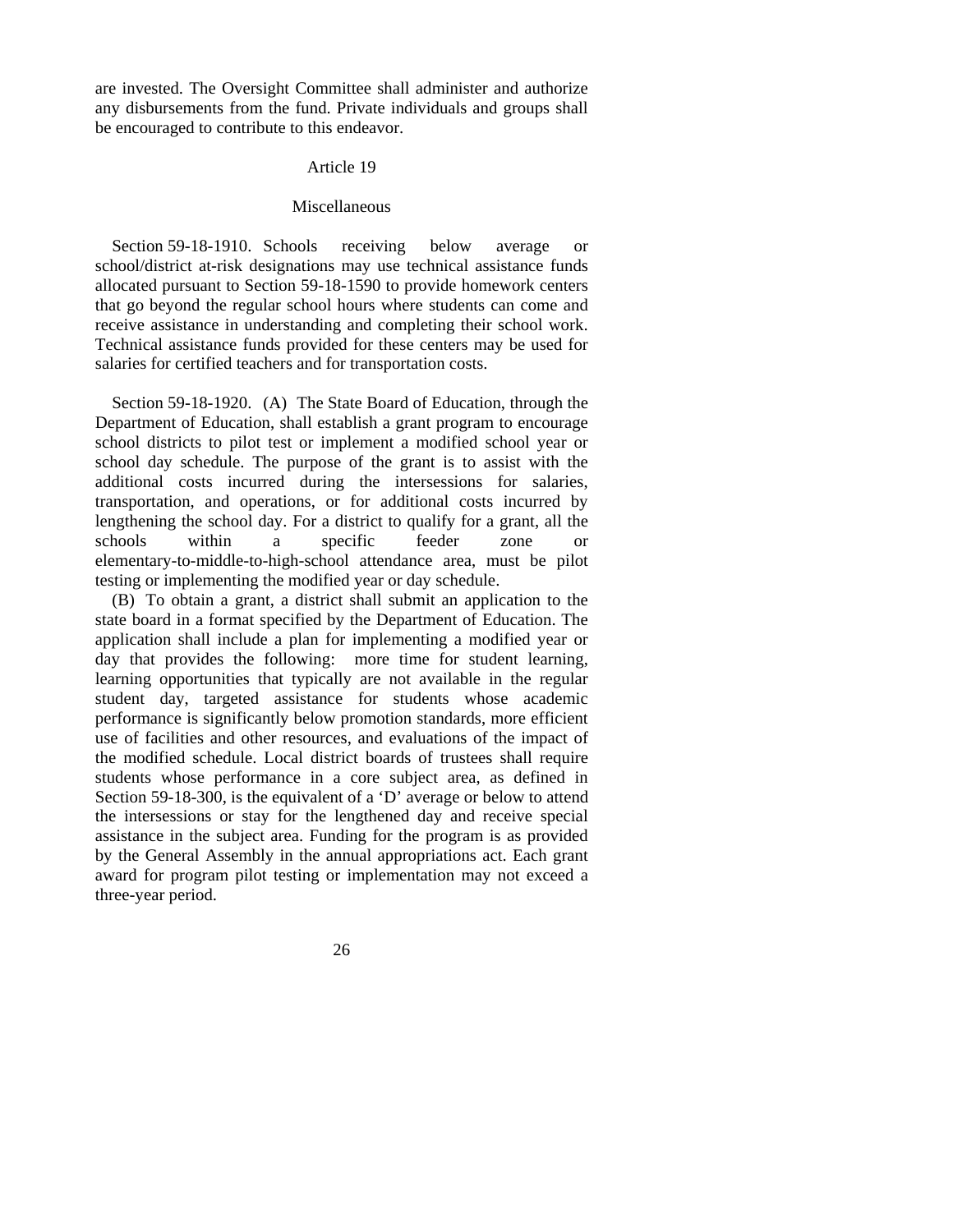Section 59-18-1930. The Education Oversight Committee shall provide for a comprehensive review of state and local professional development to include principal leadership development and teacher staff development. The review must provide an analysis of training to include what professional development is offered, how it is offered, the support given to implement skills acquired from professional development, and how the professional development enhances the academic goals outlined in district and school strategic plans. The Oversight Committee shall recommend better ways to provide and meet the needs for professional development, to include the use of the existing five contract days for in service. Needed revisions shall be made to state regulations to promote use of state dollars for training which meets national standards for staff development.

 Upon receipt of the recommendations from the comprehensive review of state and local professional development, the State Department of Education shall develop an accountability system to ensure that identified professional development standards are effectively implemented. As part of this system the department shall provide information on the identified standards to all principals and other professional development leaders. Training for all school districts in how to design comprehensive professional development programs that are consistent with the standards shall also be a part of the implementation. A variety of staff development options that address effective teaching and assessment of state academic standards and workforce preparation skills shall be included in the information provided to principals and other professional development leaders to ensure high levels of student achievement."

# **Palmetto Achievement Challenge Test not meeting requirements**

SECTION 2. As of July 1, 2008, the Palmetto Achievement Challenge Test no longer meets the requirements of Chapter 18 of Title 59.

# **School bus inspection performed by federal Department of Transportation; use of savings**

SECTION 3. Section  $59-67-270(A)(1)$  of the 1976 Code, as last amended by Act 79 of 2007, is further amended to read:

 $\mathcal{L}(A)(1)$  All publicly owned or leased school buses, including buses owned or leased by a public school district, must be inspected annually in compliance with either the State Department of Education's annual school bus inspection program or the federal Department of